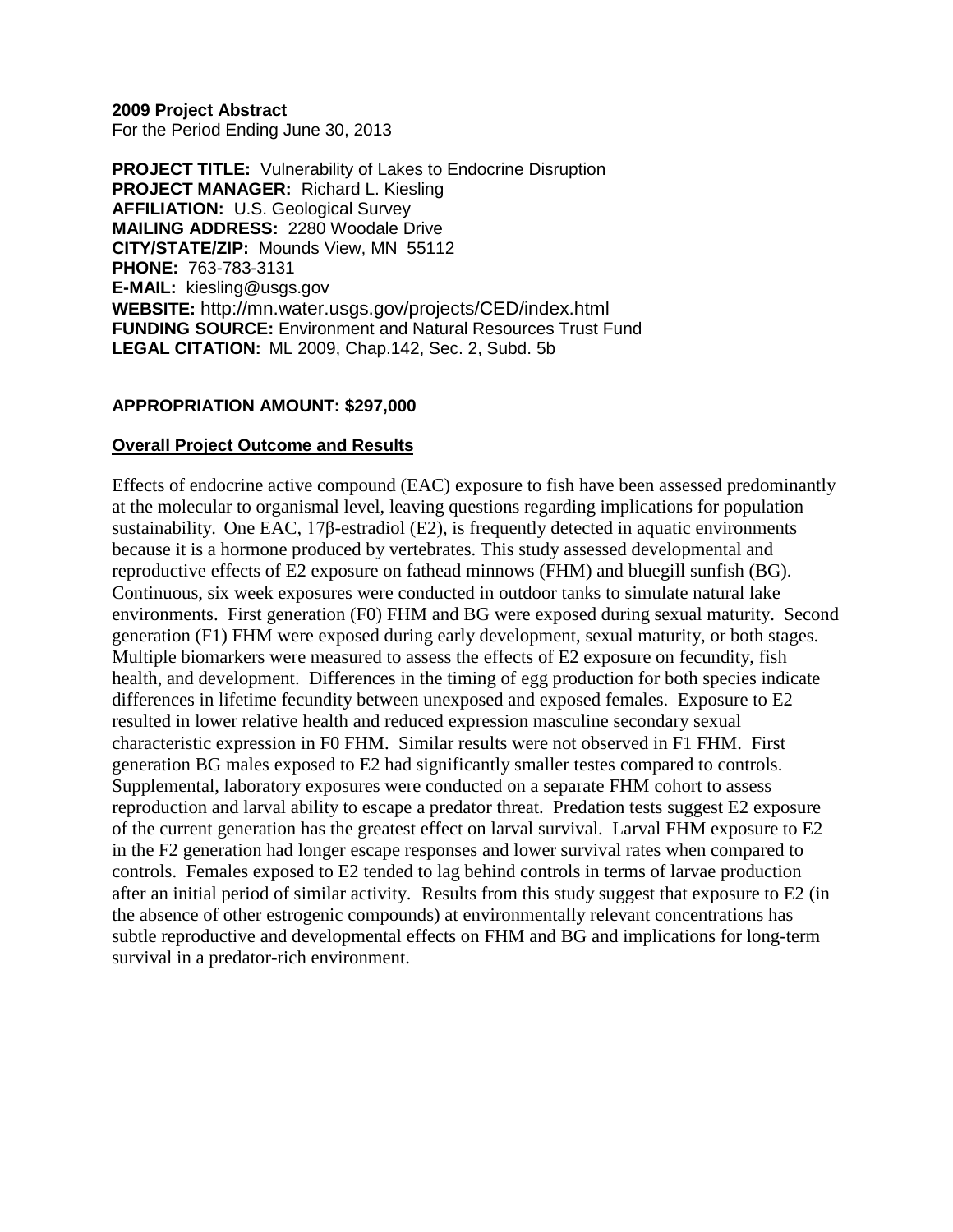#### **Project Results Use and Dissemination**

Results from this study feed into an ongoing study assessing septic system discharge to lakes and effects on bluegill fitness (Assessing Septic System Discharge to Lakes, funded by Environment and Natural Resources Trust Fund in 2010).

A manuscript was submitted to the Journal of the American Water Resources Association for inclusion in a special issue on contaminants of emerging concern (originally submitted in February 2013, revised copy submitted in July 2013). A copy of the revised manuscript is included as an attachment to this final report.

Results from portions of this study have been included in two graduate student theses at St. Cloud State University under the supervision of Co-PI, Heiko Schoenfuss.

Results have been presented at the following scientific conferences:

March 2012 – Midwest Society of Environmental Toxicology and Chemistry (Minneapolis, MN) June 2012 – American Water Resources Association specialty conference on contaminants of emerging concern (Denver, CO)

October 2012 – Minnesota Water Resources Conference (Minneapolis, MN)

This study was discussed in conjunction with similar work in a MPR story that aired on February 20, 2013. ([http://minnesota.publicradio.org/display/web/2013/02/20/environment/new](http://minnesota.publicradio.org/display/web/2013/02/20/environment/new-study-shows-chemicals-can-reduce-fish-survival)[study-shows-chemicals-can-reduce-fish-survival\)](http://minnesota.publicradio.org/display/web/2013/02/20/environment/new-study-shows-chemicals-can-reduce-fish-survival)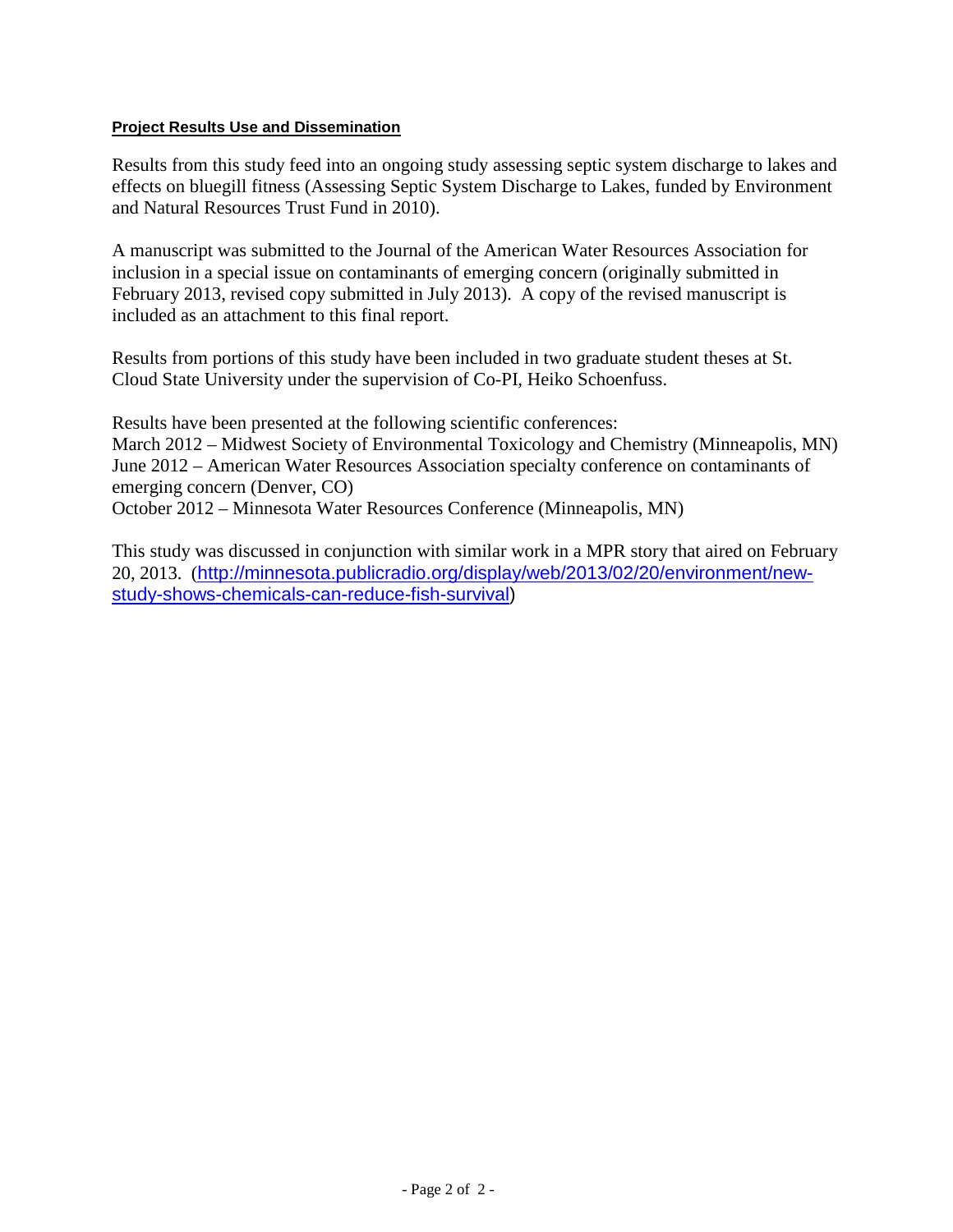## **Environment and Natural Resources Trust Fund 2009 Work Program Final Report**

**Date of Report:** 9/20/2013 **Final Report Date of Work Program Approval:** 5/4/2010 (date of funding agreement with custodial agency) **Project Completion Date:** 6/30/2013

**I. PROJECT TITLE**: Vulnerability of Lakes to Endocrine Disruption

| <b>Project Manager:</b>  | Richard L. Kiesling                              |
|--------------------------|--------------------------------------------------|
| <b>Affiliation:</b>      | <b>U.S. Geological Survey</b>                    |
| <b>Mailing Address:</b>  | 2280 Woodale Drive                               |
| City / State / Zip:      | Mounds View MN 55112                             |
| <b>Telephone Number:</b> | 763-783-3131                                     |
| <b>E-mail Address:</b>   | kiesling@usgs.gov                                |
| <b>FAX Number:</b>       | 763-783-3103                                     |
| <b>Web Site Address:</b> | http://mn.water.usgs.gov/projects/CED/index.html |

**Location:**Ramsey County, MN; Winona County, MN

| <b>Total Trust Fund Project Budget: Trust Fund Appropriation</b> |                            | \$297,000 |
|------------------------------------------------------------------|----------------------------|-----------|
|                                                                  | <b>Minus Amount Spent:</b> | \$297,000 |
|                                                                  | <b>Equal Balance:</b>      | S O       |

#### **Legal Citation: ML 2009, Chap.142, Sec. 2, Subd. 5b Appropriation Language:**

\$297,000 is from the trust fund to the commissioner of natural resources for an agreement with the United States Geologic Survey and St. Cloud State University to develop quantitative data on juvenile and adult fish vulnerability to endocrine-active emerging contaminants found in Minnesota lakes. This appropriation is available until June 30, 2012, at which time the project must be completed and final products delivered, unless an earlier date is specified in the work program.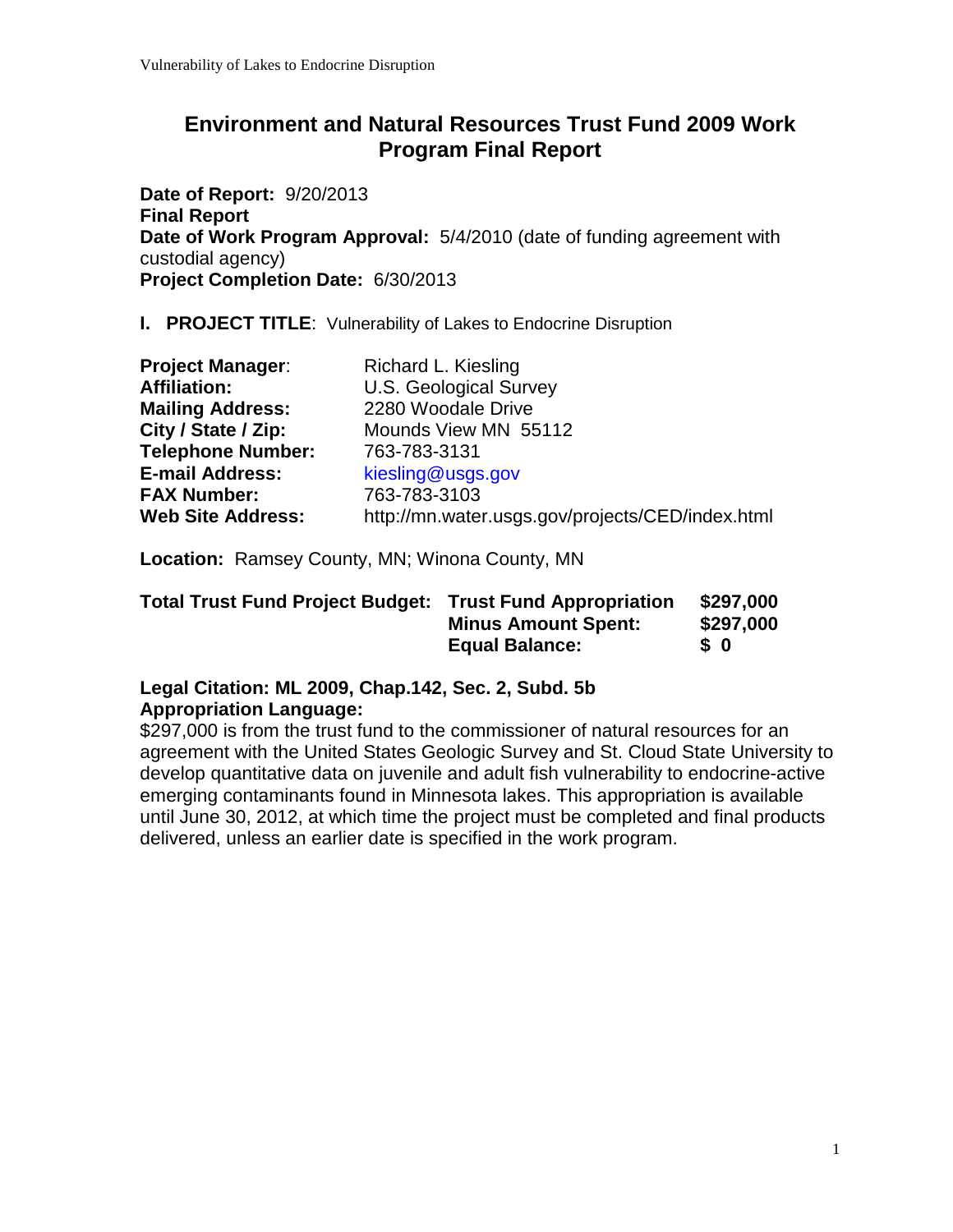#### **II. FINAL PROJECT SUMMARY**:

Effects of endocrine active compound (EAC) exposure to fish have been assessed predominantly at the molecular to organismal level, leaving questions regarding implications for population sustainability. One EAC, 17β-estradiol (E2), is frequently detected in aquatic environments because it is a hormone produced by vertebrates. This study assessed developmental and reproductive effects of E2 exposure on fathead minnows (FHM) and bluegill sunfish (BG). Continuous, six week exposures were conducted in outdoor tanks to simulate natural lake environments. First generation (F0) FHM and BG were exposed during sexual maturity. Second generation (F1) FHM were exposed during early development, sexual maturity, or both stages. Multiple biomarkers were measured to assess the effects of E2 exposure on fecundity, fish health, and development. Differences in the timing of egg production for both species indicate differences in lifetime fecundity between unexposed and exposed females. Exposure to E2 resulted in lower relative health and reduced expression masculine secondary sexual characteristic expression in F0 FHM. Similar results were not observed in F1 FHM. First generation BG males exposed to E2 had significantly smaller testes compared to controls. Supplemental, laboratory exposures were conducted on a separate FHM cohort to assess reproduction and larval ability to escape a predator threat. Predation tests suggest E2 exposure of the current generation has the greatest effect on larval survival. Larval FHM exposure to E2 in the F2 generation had longer escape responses and lower survival rates when compared to controls. Females exposed to E2 tended to lag behind controls in terms of larvae production after an initial period of similar activity. Results from this study suggest that exposure to E2 (in the absence of other estrogenic compounds) at environmentally relevant concentrations has subtle reproductive and developmental effects on FHM and BG and implications for longterm survival in a predator-rich environment.

*Amendment Request: August 15, 2013*

#### **1. Rationale and Proposal**

The project was designed to develop quantitative data on juvenile and adult fish vulnerability to endocrine-active emerging contaminants (EACs) found in Minnesota lakes using mesocosms enclosures. The primary experiment used four-cubic meter mesocosms located at the USGS Upper Mississippi Ecosystem Science Center (UMESC) in La Crosse, WI. This facility is uniquely capable of housing and maintaining such an experiment in the most-cost efficient manner. However, the mesocosm design required the consecutive testing of each species as not all of them could be accommodated in the mesocosm setup at once.

In order to gain a benchmark data set to directly compare exposure effects across species, we were able to collaborate with the USGS Columbia Environmental Research Center in Yankton, SD, using their serial-diluter system to perform concurrent exposures of multiple fish. Equipped with this dilution system, the Yankton facility can reliably supply estrogenspiked water to multiple aquaria containing sunfish and fathead minnows.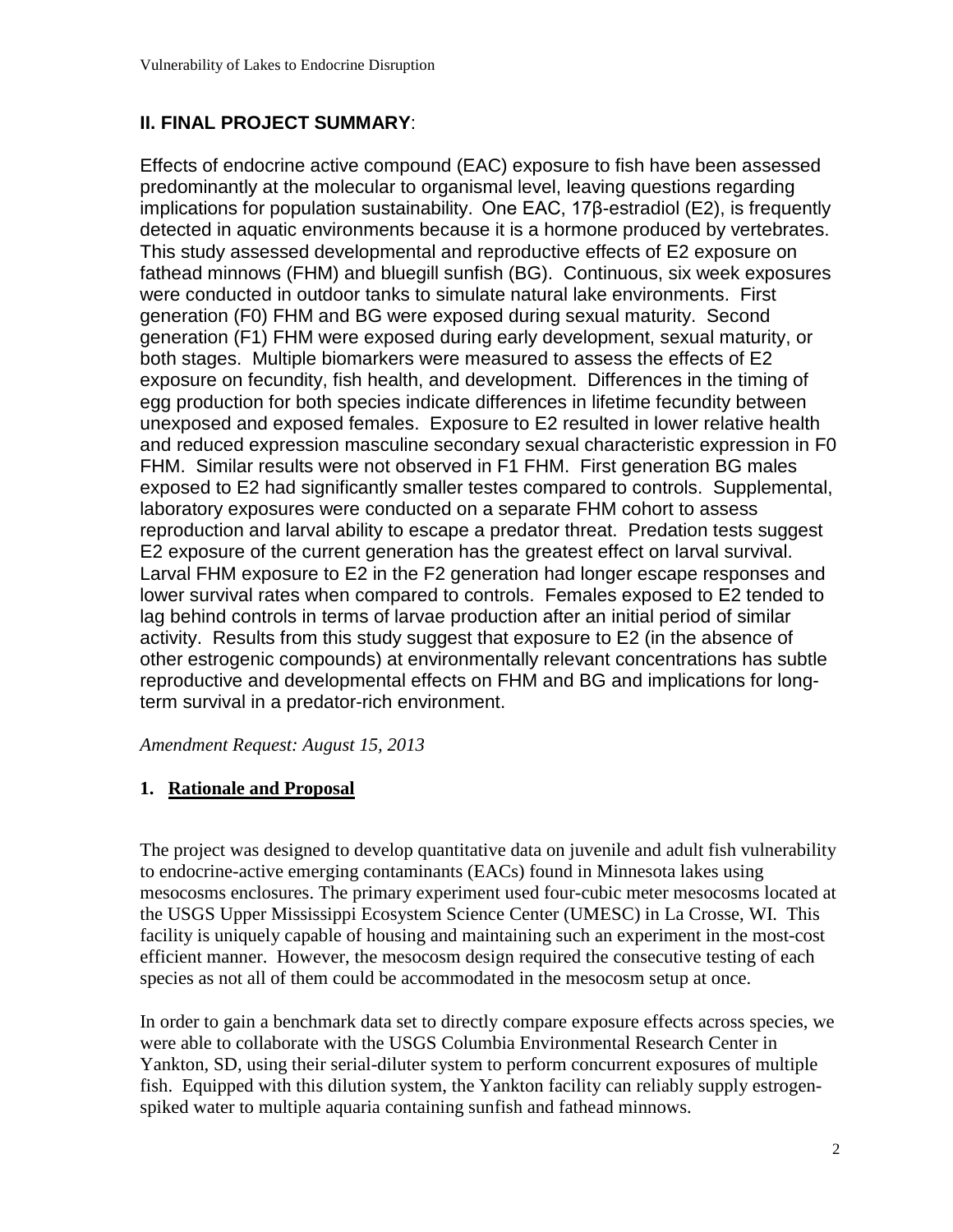The location of this facility required several day and multi-day trips from St. Cloud, MN to Yankton, SD to assist with the setup, sample collection and takedown of the experiment. The Research Addendum ha been amended to reflect the addition of this experiment to the approved scope of work. The design criteria of this experiment are outlined in detail below in the Research Addendum.

*Amendment approved by the LCCMR September 16, 2013*

### **II. PROGRESS SUMMARY**:

### **PREVIOUS PROGRESS SUMMARY AS OF 12/31/12:**

Larval fathead minnow (FHM) predator avoidance behavior was assessed in F1 and F2 FHM generations. Fish were exposed to 17 beta estradiol (E2) in controlled indoor mesocosms at the St. Cloud State University Aquatic Toxicology Center. The fathead larvae were evaluated for the predator avoidance behavior using the C-start testing procedure. Results indicate that the relative inability of E2 exposed larvae to avoid predation may be a root cause of reduced population sustainability. This interpretation is consistent with the response seen in both exposed fathead minnows and bluegill sunfish larvae in the large outdoor mesocosm experiments already completed under this project. These recent results would also explain the fathead minnow population structure observed by Kidd and others in whole lake exposure experiments.

We are proceeding with two journal manuscripts, one of which will be submitted in February to a special issue of the Journal of the American Water Resources Association.

#### **PREVIOUS PROGRESS SUMMARY AS OF 6/30/12:**

The F1 bluegill and F2 fathead fry that were exposed to E2 during the summer of 2011 experienced high levels of over-wintering mortality, and surviving numbers were insufficient for the planned set of experiments. As a consequence, the continued assessment of larval fathead minnow predator avoidance behavior could only be performed on a second group of fathead minnows. This group is being exposed during the F1 and F2 generations in controlled indoor mesocosms at the St. Cloud State University Aquatic Toxicology Center. The fathead larvae will be evaluated for the predator avoidance behavior using the C-start testing procedure. Previous work in Dr. Schoenfuss' lab suggests that the inability of E2 exposed larvae to avoid predation may be a root cause of reduced population sustainability. This interpretation is consistent with the muted response seen in both exposed fathead minnows and bluegill sunfish larvae in the large outdoor mesocosm experiments already completed under this project.

We have proceeded with exposures of an additional cohort of fathead minnows over two generations in laboratory mesocosms. These fish will be used to assess predator avoidance performance across two generations of fathead minnows.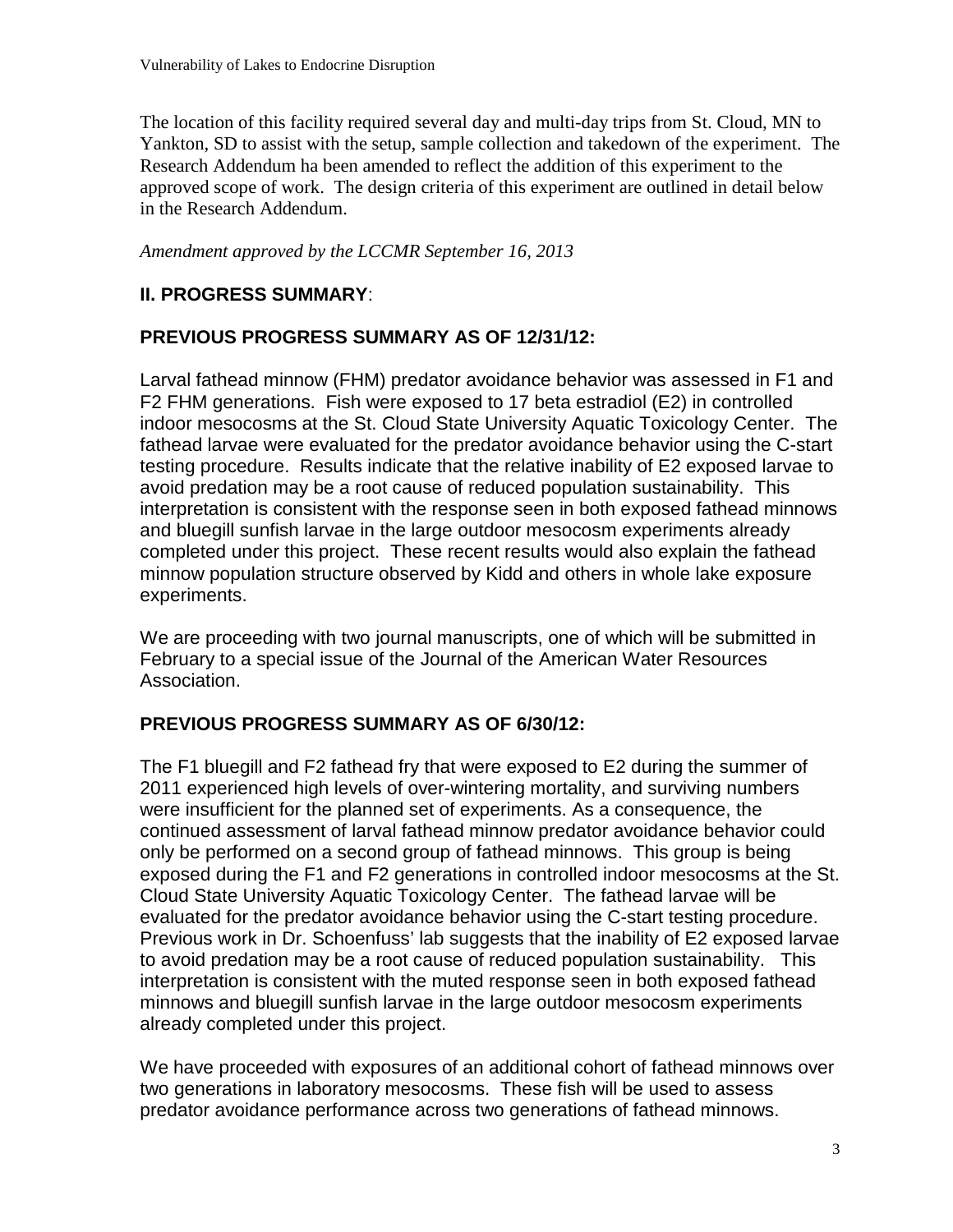Specifically, we will test the hypotheses that (i) larval E2 exposure will reduce predator avoidance performance and larval survival during active predation and (ii) subsequent F2 generation E2 exposure will further exacerbate the reduction in predator avoidance performance.

#### **PREVIOUS PROGRESS SUMMARY AS OF 2/10/12:**

The F1 bluegill fry and F2 fathead minnow fry were being reared over the winter at UMESC in preparation for another exposure to E2 during 2013 and 2012, respectively. Bluegill and fathead fry that were exposed to E2 during the summer of 2011 continued to experience over-wintering mortality in the holding tanks. In contrast, control fry of both species continue to be vigorous and exhibit high survivorship. The remaining number of exposed bluegill and fathead fry are now insufficient for the planned set of experiments.

In response to result from the original experimental design, the remaining control fry will be used for laboratory E2 exposure experiments at the SCSU facilities in April and May 2012. The design of these experiments will follow the standard E2 exposure experimental design with the addition of an external control group of naïve fish from both species. These exposure experiments will test the response of the remaining fry, now young-of-the-year, to E2 exposure under standard laboratory conditions. F2 fathead minnow fry will be allowed to spawn under exposed and control conditions, and the results F3 fry will be tested for the c-start behavior response.

### **PREVIOUS PROGRESS SUMMARY AS OF 12/31/11:**

Five, 6-week experiments have been completed, including: F0 fathead minnow, F1 fathead minnow fry, F1 fathead minnow adult, F0 bluegill, and F1 bluegill fry. Chemical and physical properties of the mesocosms were collected at least weekly throughout each experiment. All chemical analyses and summary statistics have been completed, as of November 30, 2011. The F1 bluegill fry and F2 fathead minnow fry are being reared over the winter at UMESC in preparation for another exposure to E2 during 2013 and 2012, respectively. Bluegill fry survivorship was lower than expected, however; sufficient numbers of individuals were obtained to allow future experiments.

Initial experiments conducted in 2010 included two levels of exposure to 17βestradiol (E2): 10ppt and 30ppt. The chemical data indicated very little difference between the observed E2 water concentrations of the two treatments and, as a result, the experimental design in 2011 was modified to include only one level of exposure at 30ppt, allowing for more replication.

Plasma vitellogenin concentration, histo-pathological, and c-start predator avoidance analyses have been completed for F0 fathead minnows and bluegills. Summary statistics have been completed for the F0 fathead minnow biological data and are in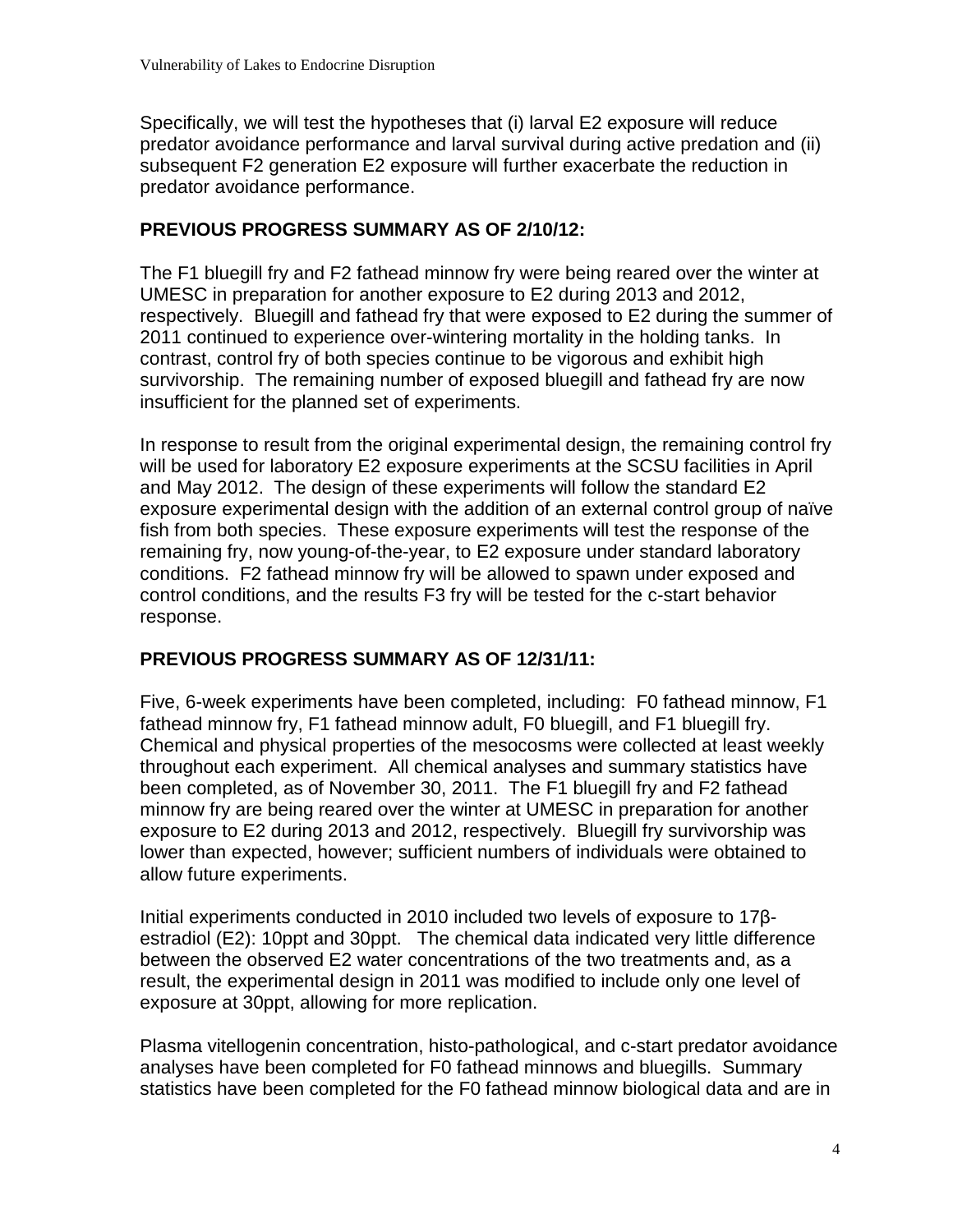progress for the F0 bluegill data. In-depth analysis of the biological and chemical data is in progress and expected to be complete by February 28, 2012.

### **PREVIOUS PROGRESS SUMMARY AS OF 12/31/10:**

Following signature of a funding agreement in May 2010, mesocosm facilities were constructed in May and tested through the month of June. Adult fathead minnows were introduced into the mesocosm tanks the second of July and allowed to spawn. The first experimental exposures to 17-beta estradiol started the third week of July for adults and the first week of August for fry. Physical and chemical data were collected weekly during the experiments. Water samples from the mesocosm tanks and the feedstock tanks were collected weekly and analyzed for 17-beta estradiol using ELISA methods. Significant differences were maintained between controls and treatment doses through the 6 week experiment. Physical and chemical data were also collected weekly from the mesocosm treatment tanks. Fish survivorship was high in both adult and fry treatments, providing sufficient stocks for overwintering of fry. Histopathology data collection continued through the end of 2010.

## **IV. OUTLINE OF PROJECT RESULTS***:*

**Result 1:** Developmental impacts of juvenile exposure to water and sediment concentrations of EACs. Budget: \$182,162

### **Description:**

Effects of EACs will be measured in a three-way, balanced design using mesocosms. Mesocosms will be installed at the USGS Upper Mississippi Ecosystem Science Center (UMESC). Three species of juvenile fish reared at the UMESC facility [fathead minnow (*Pimephales promelas)*, bluegill (*Lepomis macrochirus*), and walleye (*Stizostedion vitreum*)] will each be exposed to one of three EACs (ethynylestradiol, 4-nonylphenol (4-NP), or nonylphenol ethoxylate (NPEO)) for six weeks. Water and sediment concentrations will be monitored four times during the experiment, and fish will be evaluated using blood-chemistry biomarkers (e.g., plasma vitellogenin) and histo-pathological indices of abnormal development (e.g., intersex). Half of the fathead minnows and bluegills exposed in this experiment will be allowed to grow to sexual maturity and will be evaluated for reproductive success as part of Result 2 below.

| <b>Summary Budget Information for Result 1: Trust Fund Budget: \$182,162</b> |                      |           |
|------------------------------------------------------------------------------|----------------------|-----------|
|                                                                              | <b>Amount Spent:</b> | \$182,162 |
|                                                                              | <b>Balance:</b>      |           |

| Deliverable / Milestone              | <b>Completion Date</b> | <b>USGS Budget</b> |
|--------------------------------------|------------------------|--------------------|
| <b>Build and test mesocosms</b>      | September 30 2009      | \$45,000           |
| <b>Establish captive fish stock</b>  | September 30 2009      | \$13,000           |
| <b>Run F0 generation experiments</b> | June 30 2011           | \$41000            |
| <b>Final Report for Result 1</b>     | June 30 2013           | \$10,000           |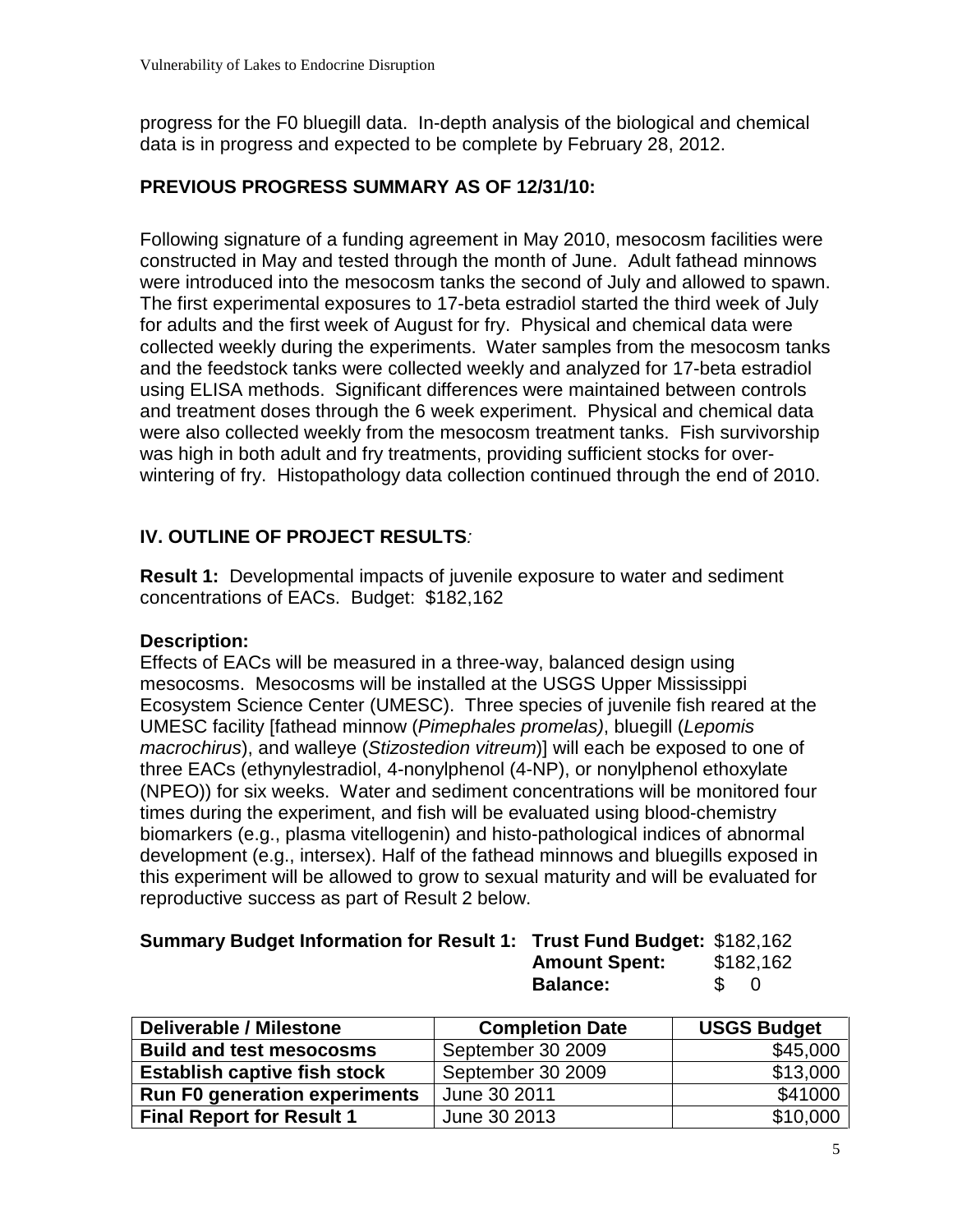### **M.L. 2009 Final Report Summary 06/30/13:**

The experimental design was altered from exposure of three fish species to one of three EACs to two fish species exposed to one EAC (17-beta estradiol (E2)). A third species was not exposed to E2 due to complications with rearing and spawning a population for the experiment. The compound used for exposure was chosen over the proposed compounds due to its' ubiquitous presence in natural environments and estrogenic activity. The three proposed EACs are less estrogenic compared to E2 and often found at very low concentrations in the environment which may have been difficult to maintain in the mesocosms. In place of sediment in the mesocosms, artificial gravel nests were constructed to serve as spawning nests for bluegills (Figures 1 and 2). As a result, no sediment concentrations of E2 were obtained.



**Figure 1. Example of experimental setup. Three blocks of three mesocosms were placed in outdoor enclosures. Mesocosms were equipped with biofilters and submersible pumps to aid with denitrification and circulation. Mesocosms pictured above are set up for bluegill exposures with artificial nests to promote spawning.**



**Figure 2. Adult bluegills in one of the mesocosms. Artificial nests were constructed by placing artificial gravel in bowls to promote spawning.**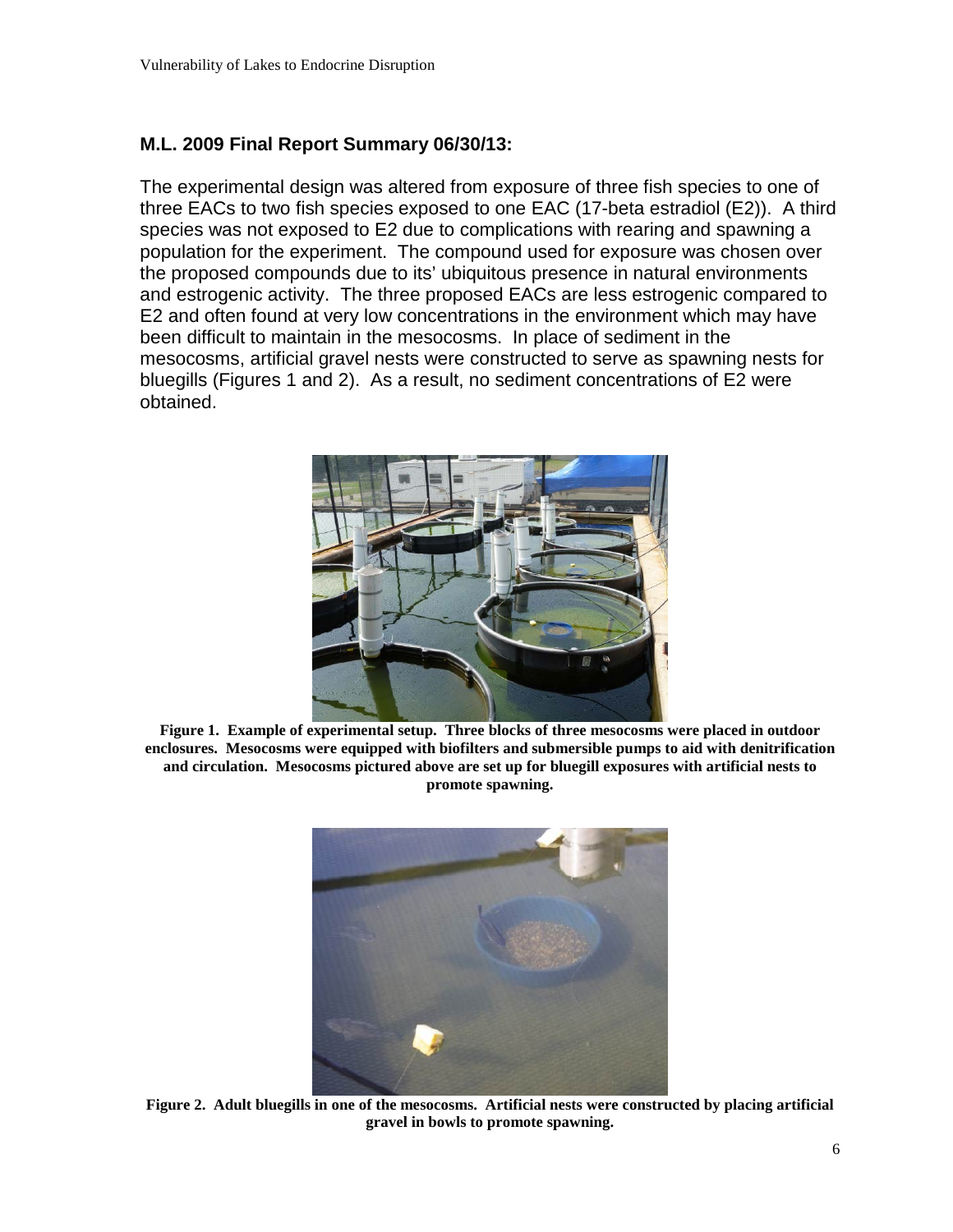Second generation fathead minnow fry were obtained from control mesocosms from the initial adult experiment. Fathead minnow fry exposures were successfully conducted in Summer 2010. Significant differences between controls and treatment doses were maintained throughout the 6 week experiment (Figure 3). Survivorship in the mesocosms was high, providing sufficient stock to over-winter for a second exposure to E2 as adults the following year (Result 2). During the second exposure, fish were separated into four groups: never exposed, exposed only as juvenile, exposed only as adult, or exposed during both juvenile and adult stages. Significant developmental differences were only seen in the relative liver weight of males. Males exposed to E2 during both life stages had significantly lower liver weights (relative to body weight) compared to those only exposed as adults. Similar trends were observed in livers of male fish exposed as juveniles, regardless of their exposure treatment as an adult. Results suggest that exposure to E2 during juvenile stages when fish organs are developing may be more of a burden compared to exposure when organs have already developed.



**Figure 3. Median 17-beta estradiol (E2) concentrations in mesocosm tanks by treatment for each 6-week exposure. Significant differences were maintained between E2 and control treatments for all exposures (p<0.01). F0 = first generation, F1 = second generation.**

Bluegill fry exposures were conducted in Summer 2011. Initial introduction into mesocosm tanks resulted in 100% mortality for reasons unknown (hypotheses include macroinvertebrate predation or unfavorable environmental conditions). A second attempt at introduction of bluegill fry was more successful than the first, although overall mortality was still higher than anticipated. Again, significant differences in E2 concentrations between treatments and controls were maintained throughout the 6 week exposure. Bluegill fry were transported to an indoor rearing facility for overwintering in preparation for a second exposure. However, mortality was nearly 100% resulting in cancellation of the second exposure and as a result no development effects of juvenile exposure to E2 for bluegills could be assessed.

Overwinter survival of third generation fathead minnow fry and second generation bluegill fry was insufficient to proceed with planned experiments. All remaining fish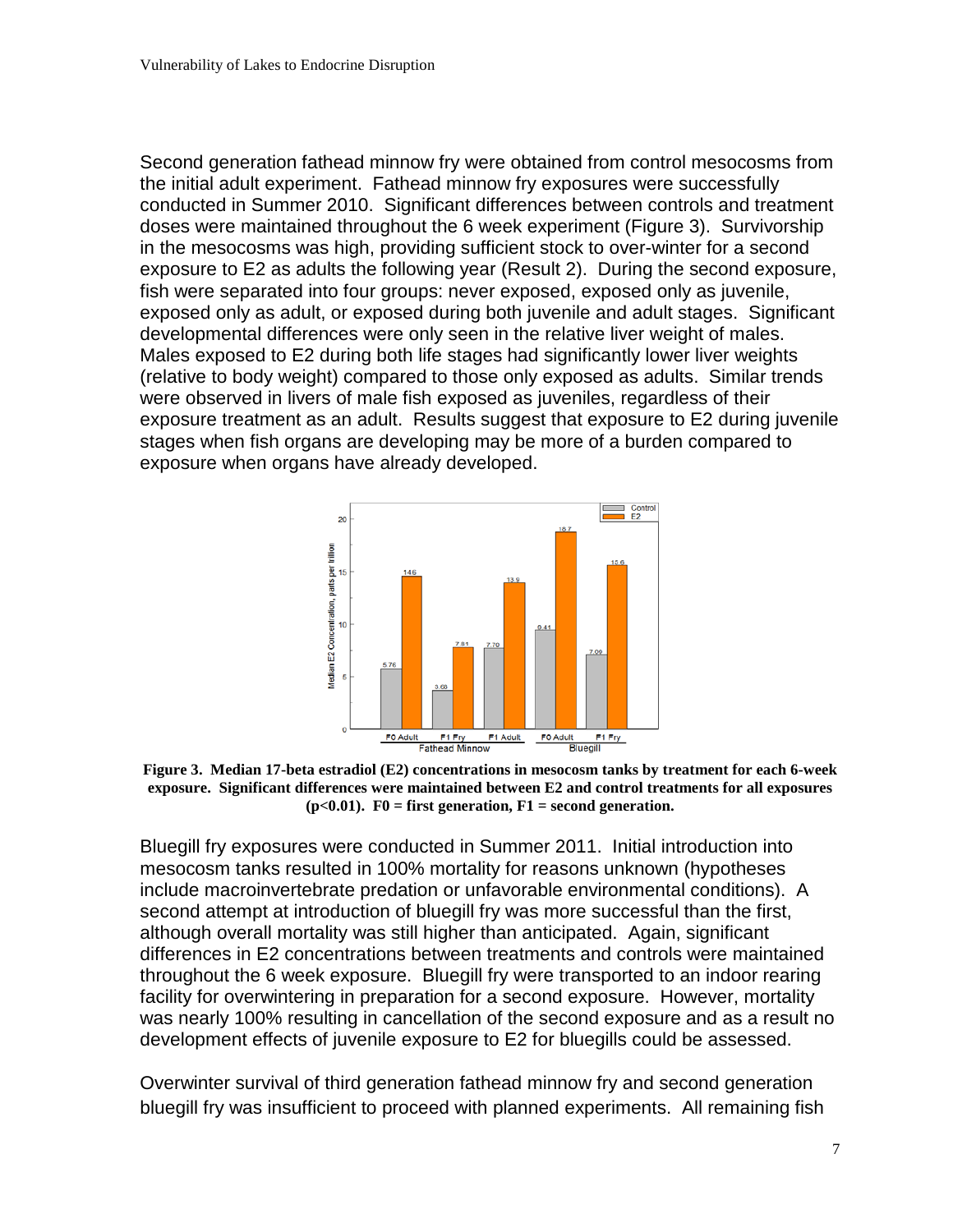were sacrificed for histo-pathology evaluation. As a result of the mortalities, the experimental design was modified to conduct C-start predator avoidance tests on a new cohort of fathead minnow larvae exposed to E2 in a controlled setting at St. Cloud State University (see amendment to project addendum in section IX).

Observed trends in C-start predator avoidance tests suggest that exposure of the generation being tested has greater influence compared to previous generation exposures. For example, longer latency, reduced velocity, and slower total escape response were observed in treatments containing an E2 exposure for the F2 generation. Larval fathead minnows exposed to E2 for 21 days post-hatch did not exhibit altered escape response within the generations (Figure 4). Longer latency period, reduced mean velocity and slower total escape response in E2 exposed F1 and F2 generation larvae was observed, but these differences were not significant.



**Predator Avoidance** 

**Figure 4. Mean body length, latency period, velocity, and total escape response for F1 and F2 generation treatments.**  $C =$  control;  $E = E2$  exposed;  $F1 =$  second generation;  $F2 =$  third generation

Despite the lack of difference in escape response within generations, comparisons across generations revealed some statistically significant differences. Body lengths were significantly different (p<0.0001). The follow up Dunn's test showed that both F1 generation treatment body length means were lower than any F2 generation measurements (p<0.0001 for each pairing). Higher latency periods were observed in the F1 generation, compared to F2 (p=0.00314 Kruskal-Wallis, not resolved using Dunn's post-test). All F2 generation velocity means were higher than the F1 generation during the first 40ms after initiation of the escape response (p=0.0207).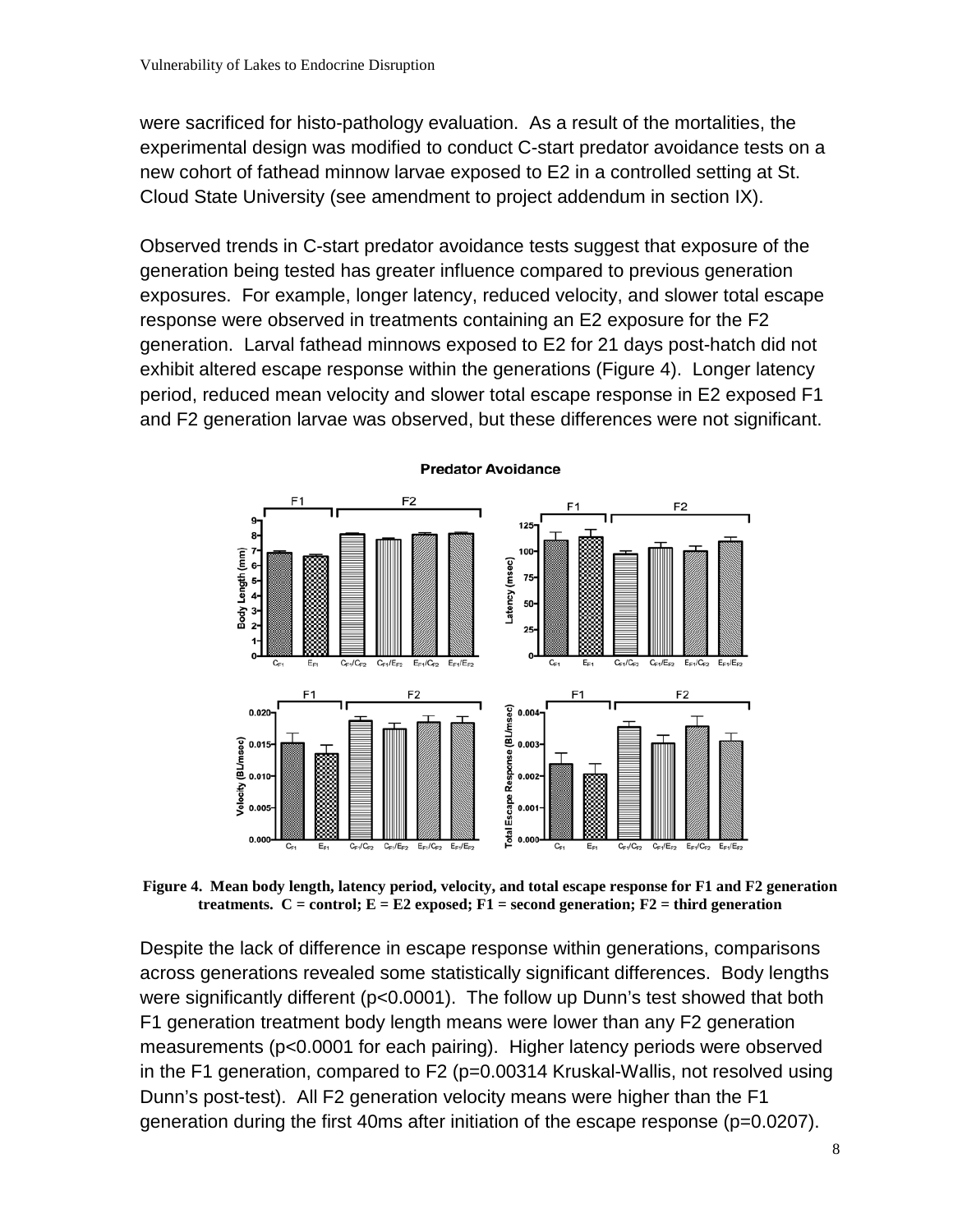The greatest differences were observed between the E2 exposed F1 larvae and the  $C_{F1}/C_{F2}$  and  $E_{F1}/E_{F2}$  treatments in the F2 generation (p<0.05 for both). Similarly, the F1 generation total escape response means were lower than any of the F2 generation means. Differences were greater between the E2 exposed F1 generation and all F2 generation treatments  $(C_{F1}/C_{F2}$ , p<0.001;  $C_{F1}/E_{F2}$ , p<0.05;  $E_{F1}/C_{F2}$ , p<0.01;  $E_{F1}/E_{F2}$ , p<0.05) compared to similar comparisons between the control F1 generation and F2 generation treatments.

Survival of 21 day post-hatch F2 generation larvae during active predation was affected by exposure to E2 (p=0.0275) (Figure 5). Similar to F2 generation predator avoidance response, the current generation exposure had a larger effect than the exposure of any previous generation. Larvae from the F2 generation exposed to E2 had lower survival rates compared to controls.



**Figure 5. Mean survivorship of F2 generation larvae from active predation by bluegill sunfish in mesocosms. C = control; E = E2 exposed; F1 = second generation; F2 = third generation**

Anatomical endpoints such as gonadosomatic index, hepatosomatic index, body condition factor, and presence of male secondary sex characteristics were generally not affected by E2 exposure in either sex. One exception was that females exposed to E2 had statistically significantly higher median body condition factor (p=0.026) compared to unexposed counterparts. Histological analysis of F1 generation adult gonads and livers revealed only sporadic pathologies (one control male exhibiting intersex).

**Result 2:** Reproductive impacts of juvenile and adult exposure to water and sediment concentrations of EACs. Budget: \$114,838

Effects of EACs on reproductive success (i.e, mating behavior and spawning success) will be measured in a two-way, balanced design using mesocosms. Juvenile fathead minnows and bluegills reared under Result 1 above will be allowed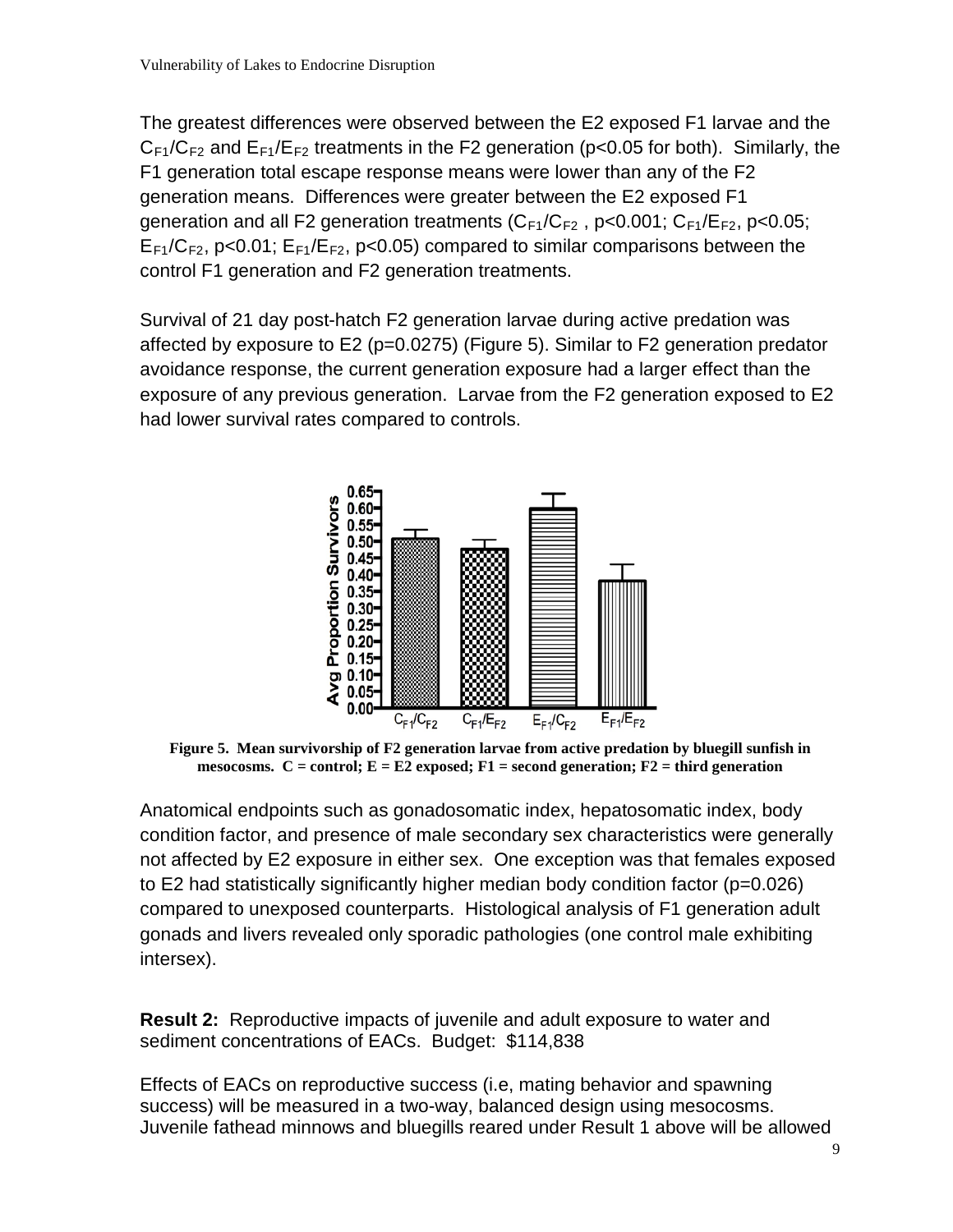to spawn under controlled conditions and evaluated for reproductive output. Sexually mature adults of walleye at UMESC (and bluegill if necessary) will each be exposed to ethynylestradiol through water or sediment exposure for six weeks prior to spawning. Water and sediment concentrations will be monitored four times during the experiment, and fish will be evaluated using blood-chemistry biomarkers (e.g., plasma vitellogenin) and histo-pathological indices of abnormal reproductive physiology before and after spawning as appropriate.

| <b>Summary Budget Information for Result 2: Trust Fund Budget: \$114,838</b> |                      |           |
|------------------------------------------------------------------------------|----------------------|-----------|
|                                                                              | <b>Amount Spent:</b> | \$114,838 |
|                                                                              | <b>Balance:</b>      | S O       |

| <b>Deliverable</b>                   | <b>Completion Date</b> | <b>USGS Budget</b> |
|--------------------------------------|------------------------|--------------------|
| <b>Rear F1 generation</b>            | December 31 2010       | \$30,000           |
| <b>Run F1 generation experiments</b> | June 30 2011           | \$36,000           |
| <b>Complete chemical analysis</b>    | December 31 2011       | \$6,000            |
| <b>Final Report for Result 2</b>     | June 30 2013           | \$8,100            |

### **M.L. 2009 Final Report Summary 06/30/13:**

As mentioned under Result 1, E2 was used for the exposures in place of ethynylestradiol because E2 is more ubiquitous in the environment and more estrogenic compared to ethynylestradiol. Artificial gravel nests were used in place of sediment for bluegill nests and hence, no E2 sediment concentrations are available. First and second generation (F0 and F1, respectively) adult fathead minnows and F0 bluegills were exposed to E2 for 6 weeks. Reproductive output of females was measured throughout the exposure by quantifying the number of eggs produced daily. At the conclusion of the 6 weeks, physical and histopathological biomarkers were assessed to provide indications of reproductive developmental effects in exposed fish compared to controls.

Female F0 fathead minnows were exposed to E2 during Summer 2010. Concentrations of E2 varied considerably throughout the exposure, but differences between controls and E2 treatments were maintained throughout (Figure 3). Female F0 fathead minnows exposed to E2 showed a slight delay in egg production compared to controls, although no overall statistically significant differences were observed between the two treatments. Contrary to what may be expected, both males and females exposed to E2 had significantly lower concentrations of plasma vitellogenin compared to controls. Vitellogenin concentrations were highly variable for all experiments and emphasize the need to assess multiple biomarkers in studies investigating effects of EACs on fish. Gonad development stages were not significantly different between treatments indicating development of reproductive organs was not greatly affected by adult exposure to E2. The presence of secondary sexual characteristics in F0 fathead males exposed to E2 was decreased compared to controls (Figure 6), indicating males exposed to E2 were at a reproductive disadvantage compared to those not exposed.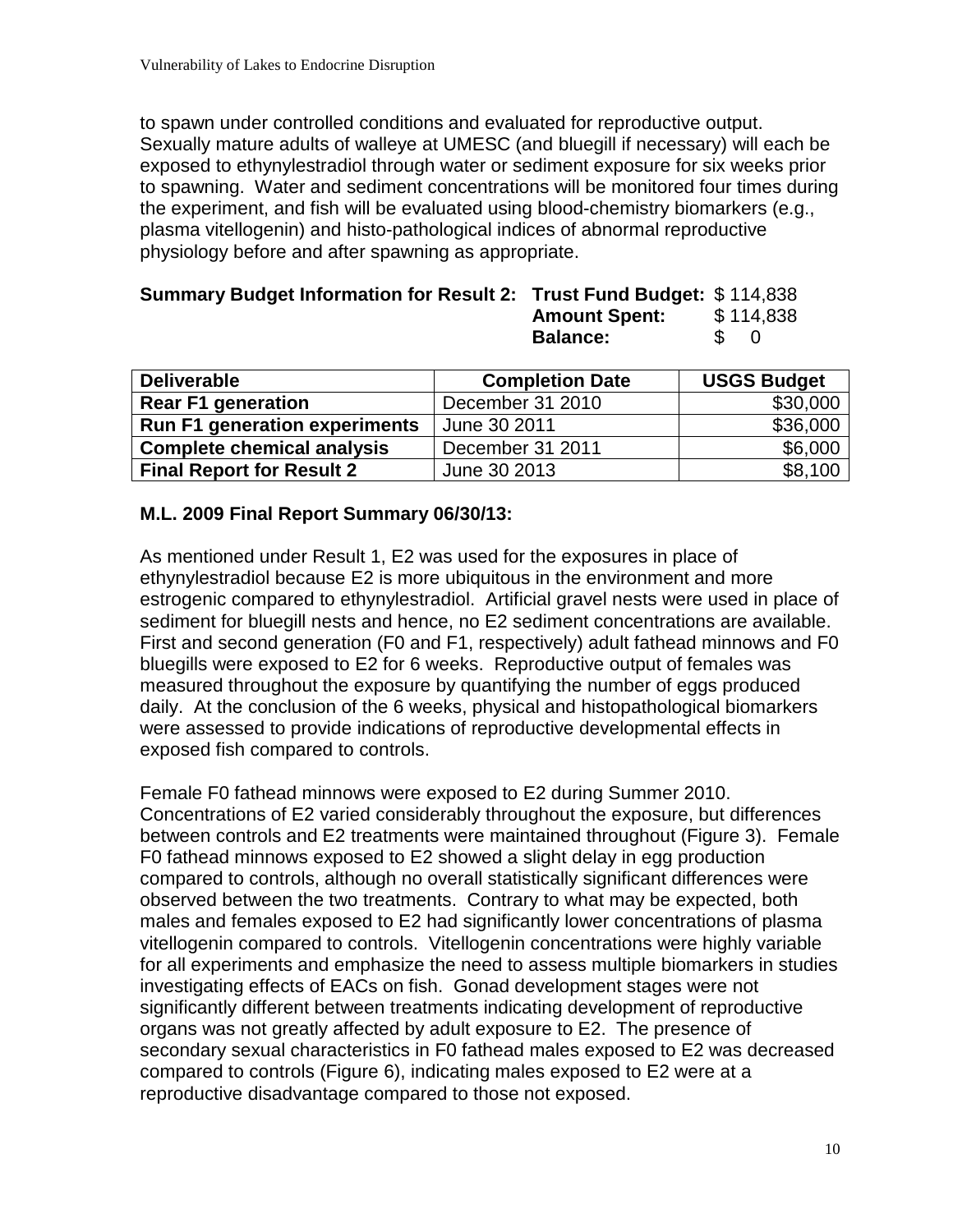

**Figure 6. Boxplot summary of secondary sexual characteristic scores for male F0 adult fathead minnows. The Secondary Sexual Characteristics Index (SSCI) is computed by summing individual scores for the presence of tubercles, thickness of dorsal fat pad, and color of banding. \* = significantly different from controls (p<0.01)**

F1 fathead minnows were used for two exposure periods, one during juvenile (Summer 2010) and one during the adult life stage (Summer 2011). This resulted in four treatment groups: never exposed, exposed as juvenile only, exposed as adult only, and exposed during both juvenile and adult stages. Although overall egg production was not significantly different among treatments females only exposed as juveniles produced more eggs, faster compared to other treatments for several weeks throughout the exposure. This observation corresponds well with the differences seen in relative liver weight of F0 fathead minnows. Again, exposure to E2 during the juvenile phase while organs and processes are establishing themselves may have a greater impact compared to fish exposed after development is complete. No other statistical differences were observed for plasma vitellogenin concentration or biological indices among treatments for this group of fish.

Reproductive effects on bluegills are only available for the F0 adults because of complications with rearing bluegill fry (see Result 1). Males exposed to E2 had relatively smaller testes in relation to fish size compared to controls. Similarly, a slight shift in testes development stage was observed between treatments. Plasma vitellogenin was not significantly different between treatments in either sex, but concentrations were generally higher in fish exposed to E2 compared to controls. Similar to observations from the F0 fathead exposure, female bluegills exposed to E2 began spawning a few days after controls. Females exposed to E2 also generally produced fewer eggs compared to controls.

Since fecundity was measured in terms of total numbers of eggs produced in the outdoor mesocosm exposures, reproduction in the laboratory exposures was assessed by analyzing the number of viable offspring hatched. Exposure to E2 affected reproductive output of female fathead minnows, as evidenced by the total larvae produced during the breeding assay (Figure 7). Over the first 9 days the numbers of hatched larvae for E2 exposed fathead minnows mirrored closely the control minnows. This trend continued over the next five days while the reproductive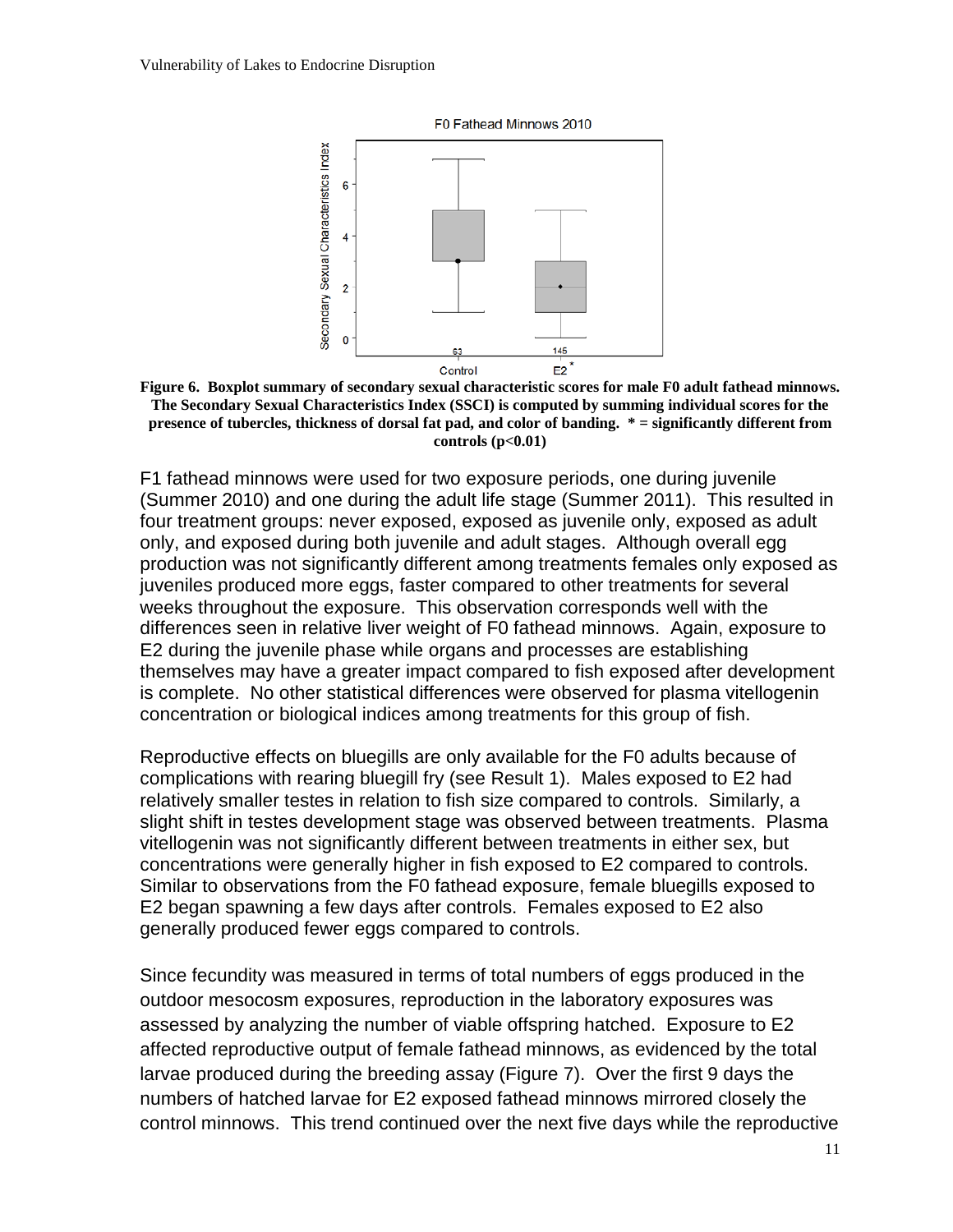output plateaued for both treatments. After this lag however, the control minnows then resumed reproduction at a much higher rate than those exposed to E2. Due to the chaotic nature of fathead minnow reproduction, most of the larvae produced for control minnows were from two spawning tanks so the data was standardized to the number of larvae produced per female and the prior trend was saved through this standardization.



**Figure 7. Top graphs depict plasma vitellogenin concentrations in males and females. Bottom graphs depict total larvae produced and total larvae per female.**

### **V. TOTAL TRUST FUND PROJECT BUDGET:**

**Personnel**: \$229,235

#### **Equipment/Tools/Supplies**: \$60,566

[Turbo-evaporator for processing chemical extractions from mesocosm sediment samples = \$2307]

[Tanks, plumbing, air-lifts, and effluent treatment filters for mesocosms  $= $20,155$ ]

[Supplies for Enzyme-linked immunosorbent (ELISA) chemical assays of EDC compounds in water and fish from mesocosms = \$31,500 (SCSU) budget]

[Laboratory supplies and analysis kits for chemical determinations of EACs in sediment extracts = \$6604

### **Travel:** \$7086

**Other** (Printing and Shipping)**:** \$ 113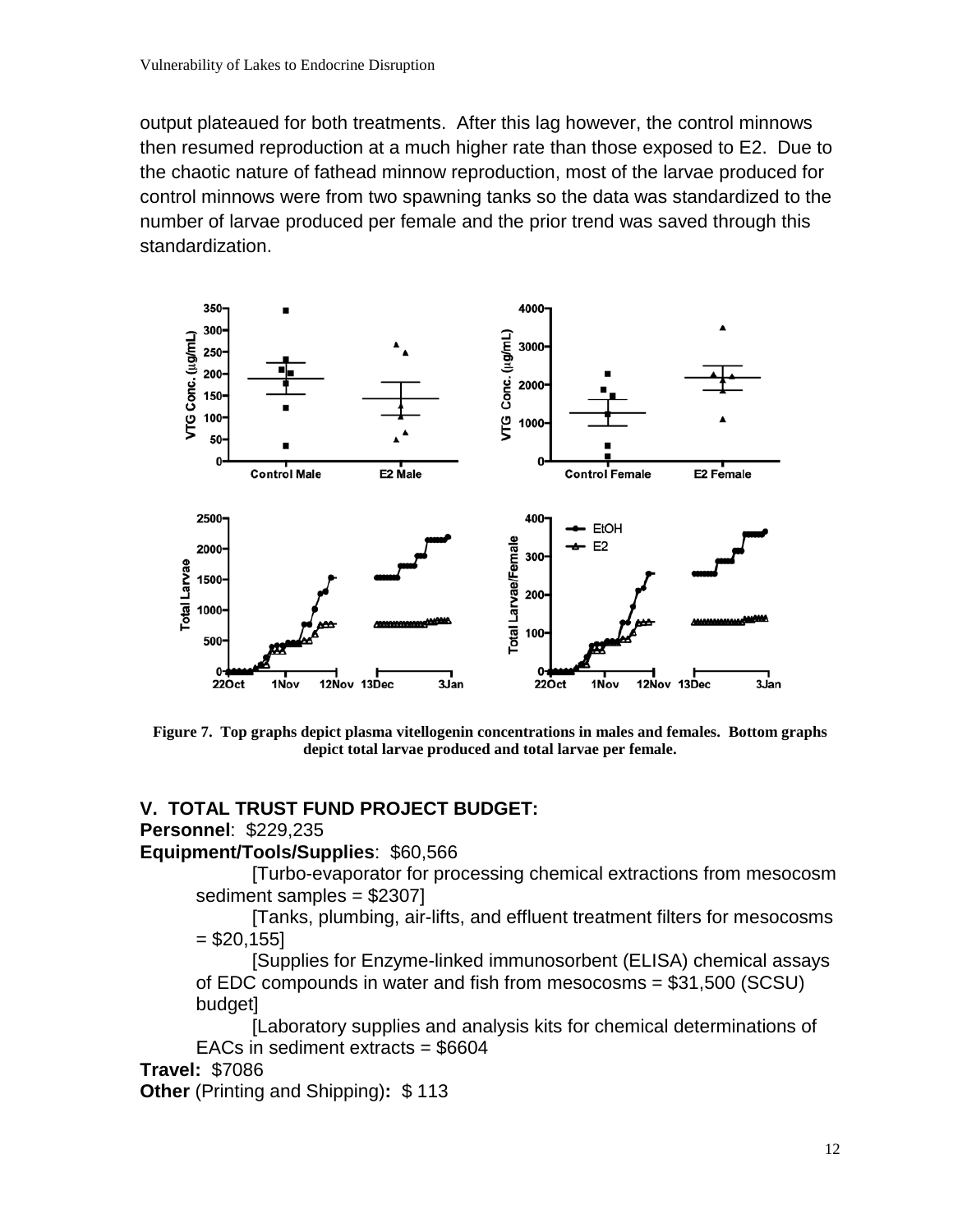| Personnel                | 229,235 |
|--------------------------|---------|
|                          |         |
| Equipment/Tools/Supplies | 60,566  |
|                          |         |
| Travel                   | 7,086   |
|                          |         |
| Other                    | 113     |
|                          |         |
| Гоtal                    | 297,000 |

### **TOTAL TRUST FUND PROJECT BUDGET: \$297,000**

### **VI. PROJECT STRATEGY:**

**A. Project Partners:** This project is a continuing partnership between the United States Geological Survey (USGS) and Dr. Heiko L. Schoenfuss, Professor and Director of the Aquatic Toxicology Laboratory, Department of Biological Sciences, St. Cloud State University. Team members from the USGS include Dr. Richard Kiesling (project Leader) and Mark Gaikowski (USGS-UMESC Mesocosm Facility Director). Team members from the USGS will manage mesocosm installation and experimental protocols, exposure experiments, chemical analysis, and spawning experiments. Team members from St. Cloud State University will manage histopathology, behavioral experiments and spawning experiments. All team members will participate in writing the final report and communicating results to state user groups.

| <b>Funding by Partner</b>         |              | <b>Budget</b> |
|-----------------------------------|--------------|---------------|
| 1. USGS Cooperative Water Program |              | \$189,100     |
| 2. St. Cloud State University     |              | \$107,900     |
|                                   | <b>TOTAL</b> | \$297,000     |

### **B. Project Impact and Long-term Strategy:**

**1. Project provides direct estimate of how juvenile fish of common lake species respond to environmentally meaningful EAC exposures in a lake setting.** Most EACs are found at very low concentrations in water (Kolpin and others; 2002; Lee and others; 2004) but reach higher concentrations in sediment (e.g., Mayer and others, 2006; Pojana and others 2007; Kim and Carlson, 2007). Despite these low concentrations, research has identified developmental and reproductive effects on fish species at environmentally relevant concentrations. The proposed work will extend this work to include important lake species under chronic exposure through either water or sediment exposure pathways.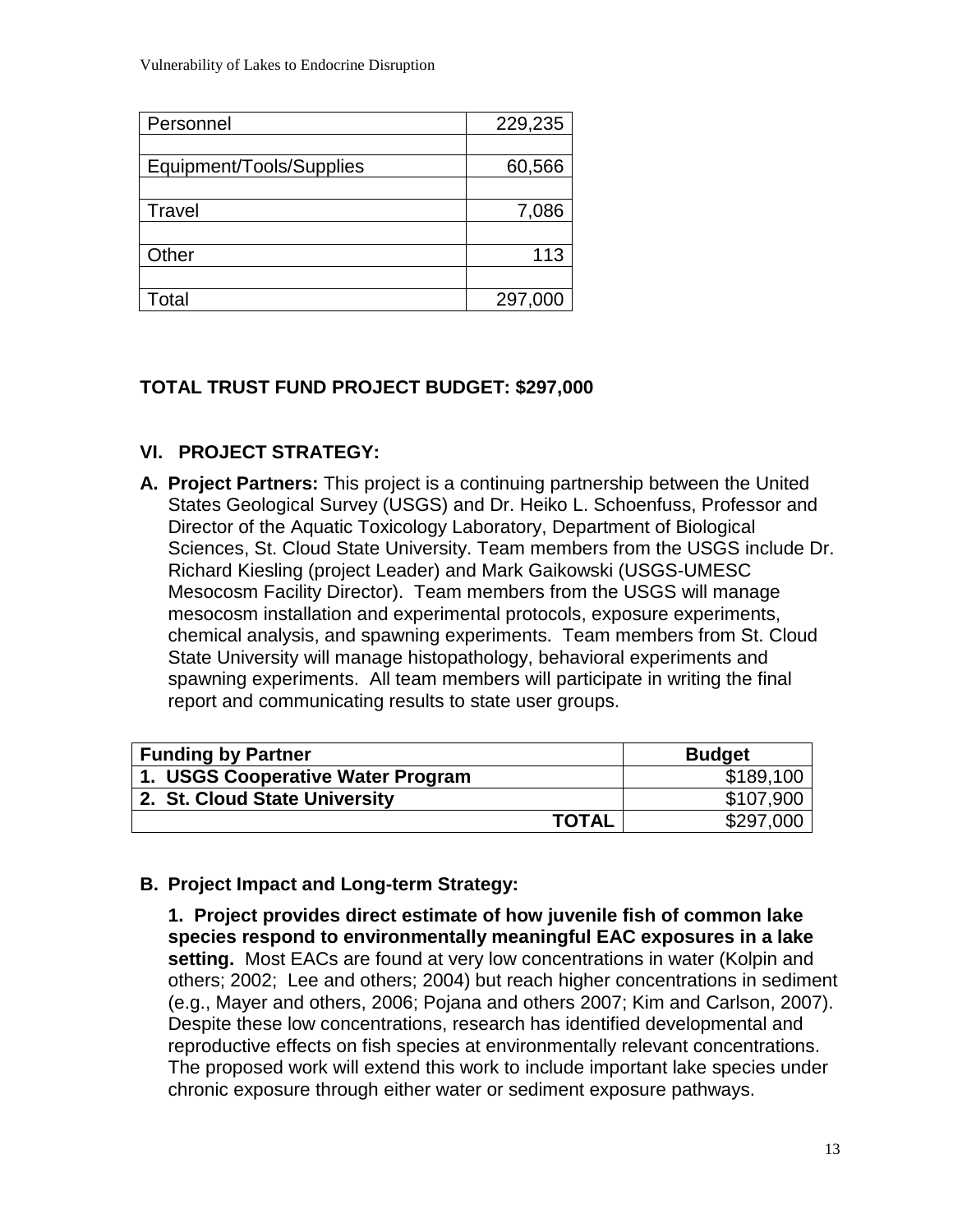#### **2. Project provides an estimate of the importance of longevity and other reproductive characteristics in the magnitude of fish response to EAC exposure during different growth stages/ages.**

In Minnesota, endocrine disruption has been observed in short- and long-lived fish species including vitellogenin induction in male fathead minnows, male carp, and walleye (Folmar and others, 1996, 2001; Lee and others, 2000). Vitellogenin in male carp was also observed at numerous sites downstream of WWTP discharges throughout central Minnesota (Lee and others, 2000). Two ongoing studies in Minnesota have recently identified additional fish species affected by EACs in tributaries of the Mississippi and the St. Croix Rivers (Jahns and others in prep; Lee and others in review) as well as urban lakes (Schoenfuss and others – unpublished data). Taken as a whole, these results indicate that Minnesota fish communities are vulnerable to reproductive impacts. This study helps answer how vulnerable adult fish are to EAC exposure and whether life-history characteristics mitigate EAC exposure.

### **C. Other Funds Proposed to be Spent during the Project Period:**

| <b>Budget Source</b>                      | <b>Budget</b> |
|-------------------------------------------|---------------|
| 1. USGS Cooperative Water Program Funding | \$133,000     |
| 2. USGS In-kind Contribution              | \$28,000      |

### **D. Spending History:**

**Funds have been spent to complete work outlined above. Details of expenditures are available on Attachment A.**

**VII. DISSEMINATION**:Results were communicated to local groups, state agencies and national peer groups through presentations at regional and national meetings including the following:

- Results have been presented at the following scientific conferences:
- March 2012 Midwest Society of Environmental Toxicology and Chemistry (Minneapolis, MN)
- June 2012 American Water Resources Association specialty conference on contaminants of emerging concern (Denver, CO)
- October 2012 Minnesota Water Resources Conference (Minneapolis, MN)

Results were also communicated through scientific reports including a manuscript accepted for publication in the Journal of the American Water Resources Association and parts of two Masters theses at St. Cloud State University. The JAWRA article will be included in a special issue on contaminants of emerging concern. A copy of the revised manuscript is included as an attachment to this final report. Results from portions of this study have also been included in two graduate student theses at St. Cloud State University under the supervision of Co-PI, Heiko Schoenfuss. Copies of these documents are also attached to this final report. One additional scientific journal article is in preparation as of 9/20/2013.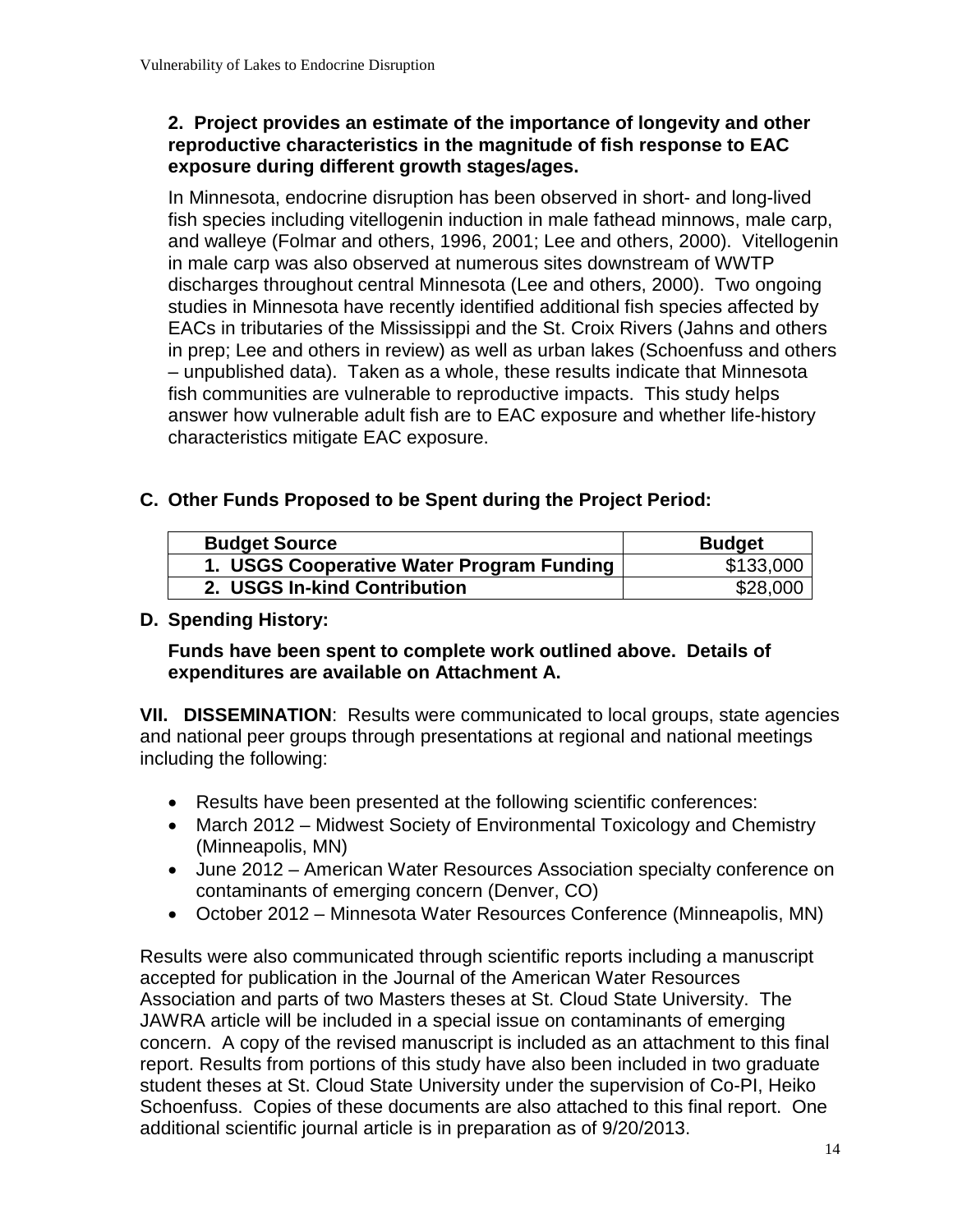Finally, results from this study were discussed in conjunction with similar work in a MPR story that aired on February 20, 2013. The story is archived at [\(http://minnesota.publicradio.org/display/web/2013/02/20/environment/new-study](http://minnesota.publicradio.org/display/web/2013/02/20/environment/new-study-shows-chemicals-can-reduce-fish-survival)[shows-chemicals-can-reduce-fish-survival\)](http://minnesota.publicradio.org/display/web/2013/02/20/environment/new-study-shows-chemicals-can-reduce-fish-survival)

**VIII. REPORTING REQUIREMENTS: Periodic work program progress reports will be submitted every six months not later than 12/31/09, 06/30/10, 12/31/10, 06/30/11, 12/31/11, 6/30/12, and 12/31/12. A final work program report and associated products will be submitted between June 30 and August 1, 2013 as requested by the LCCMR.**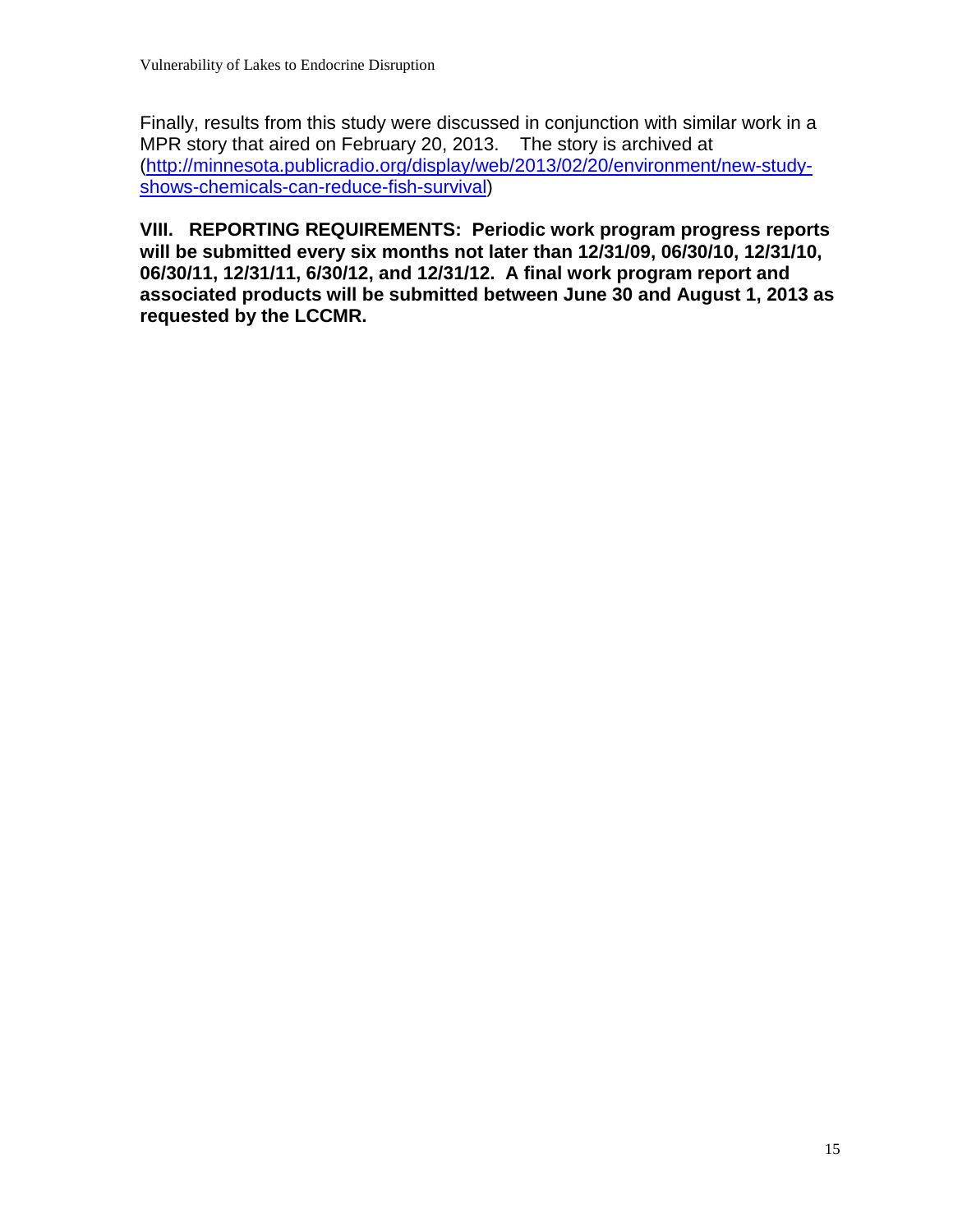### **IX. RESEARCH PROJECT ADDENDUM:**

#### **2009-2012 LCCMR Proposal – Assessing the Vulnerability of Lake Fish Communities to Endocrine Disruption from Water and Sediment Using Pond Mesocosms**

#### **2. Overview of the Study**

Fathead minnows and bluegill sunfish will be exposed for six weeks to two environmentally realistic concentration of the endocrine active compounds 17b Estradiol (E2) during two sensitive ontogenetic stages: during larval development and during reproduction. F0 adults will be exposed and assessed for the reproductive output and physiological alterations consistent with EAC exposure. F1 generation offspring will be exposed from prior of hatching to six weeks post-hatch. A subset of exposed F1 generation fish will be assessed for the induction of vitellogenin or their ability to perform C-start predator avoidance behaviors. The remaining larvae will be reared to adulthood (one year for fatheads, two years for bluegill). Adult F1 generation fish will be placed into reproductive scenarios for six weeks and reproductive output will be assessed. During this reproductive period, a subset of fish will be exposed for a second time to establish three F1 generation adult treatments: (1) control-never exposed; (2) control exposed as larvae only; (3) exposed as larvae and as adults. Following exposure, fish will be processed for vitellogenin and histopathology.

In addition, walleye or other top predator will be exposed for six weeks in the same exposure scenario and assessed for reproductive, physiological and behavioral endpoints during year 2 of the study.

### **3. Experimental Design**

### **3.1.Sub-system Design**

Each of the six replicate exposure sub-systems will consist of four 200 gallon treatment / exposure tanks connected to a central 200 gallon balancing reservoir. The over all design is for a recycling static-renewal exposure with daily replacement of 5% of total tank volume. Daily water renewal will be necessary to prevent accumulation of waste products from fish metabolism. In addition to the daily water exchange, the balancing reservoir will be equipped with a bio-filter to help process accumulated nitrogenous wastes. The balancing reservoir will receive a constant dose of 17-B estradiol (E2) dissolved in ethanol and delivered by peristaltic pump at a constant flow rate.

Concentrations of E2 will be maintained at 10 or 30 ng/L for six weeks. Culture water will be recycled between all four treatment tanks in a sub-system and the central balancing reservoir. The four exposure tanks will be equipped with center-mounted outflow connections positioned approximately 20 cm below the water surface. Outlets will be double screened to prevent exchange of fish between treatment tanks and the balancing reservoir. Each treatment tank will be equipped with an airlift standpipe that delivers recycled water from the balancing reservoir to each tank. A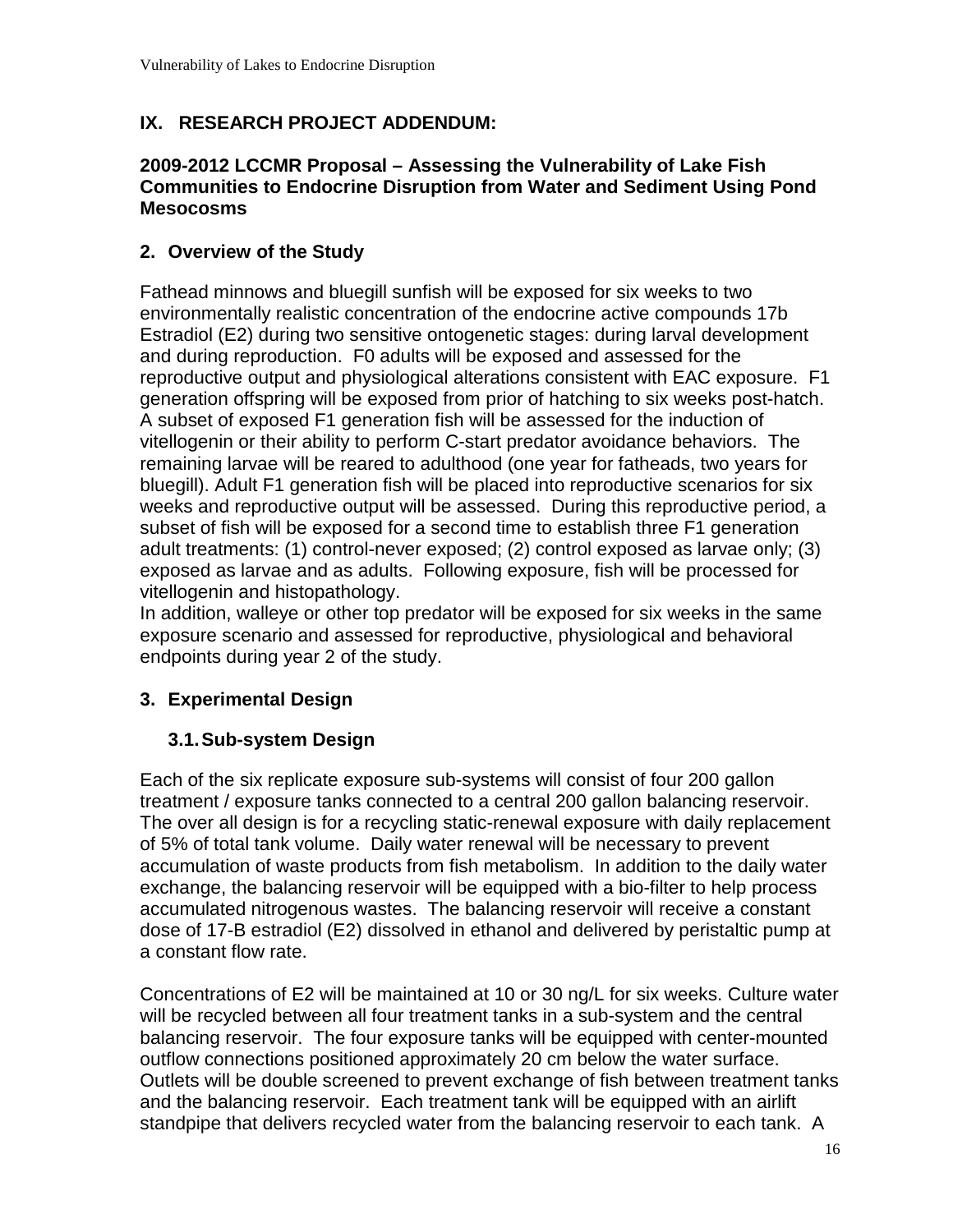single air compressor will run the four airlift standpipes that deliver recycling water from the balancing reservoir to the individual treatment tanks. Water will return to the balancing reservoir by gravity equalization of water level through the centermounted outflow connections.

Effluent generated from the 5% daily renewal rate of each sub-system will be processes using a flow-through UV exposure unit rated at 20 gallons per minute. The combined effluent flow rate for all six sub-systems is estimated to be less than 15 gallons per hour. Following UV exposure, effluent will be passed through an ozonation system prior to discharge to the UMESC holding pond. Treatment efficiency will be tested in an off-site facility prior to field deployment.

The sub-systems will be assembled in one of two 0.01 acre concrete ponds enclosed in wire fencing to prevent predation on the fish. Three sub-systems will be placed in each of two concrete ponds, and replicate sub-systems will be evenly split between the two concrete ponds. Each sub-system will be rinsed three times with well water from the UMESC supply wells. Once they have been drained, all subsystem tanks will be filled with ambient water from one of the 0.10 acre fish ponds at the UMESC facility. These source ponds are filled with well water and allowed to develop a natural planktonic community. Once the tanks are filled, the surrounding concrete pond will be filled with well water to provide a thermal buffer. The surrounding pond water will be continuously mixed with four air-lift standpipes and temperature will be regulated with additions of well water.

Treatment systems will be allowed to equilibrate with the continuous E2 addition and to develop stable physical and biological conditions prior to addition of fish. Efforts will made to establish acceptable food levels in the treatment tanks. Plankton dynamics will be monitored in the sub-systems

### **3.2.Fathead Minnow Exposures**

F0 generation adult fathead minnows and F1 generation eggs are being placed randomly into two of the four exposure tanks of each of the six identical systems. Two systems have been exposed prior to fish placement with the carrier control ethanol, two have been exposed to 10 ng/L E2, and two have been exposed to 30 ng/L E2. Fish are maintained in the exposure scenarios for six weeks. F1 generation larvae (which will hatch within the first three days of exposure) will receive supplemental feed of newly hatched brine shrimp. Adult fathead minnows (10 males, 10 females per tank) receive supplemental frozen brine shrimp daily. Adult fathead minnow tanks will contain 10 nest sites which will be exchanged daily (eggs are counted daily and the discarded). After six weeks exposure, all adult fathead minnows are sacrificed in MS-222, a blood sample is taken, fish are measured for weight and length, and livers and gonads are excised, weight and preserved in 10% buffered formalin for later histopathological analysis. A subset of ten larvae per tank (n=20 per exposure scenario, n=40 per treatment) are being assessed for their ability to perform C-start predator avoidance behaviors. Following the behavioral observation, these larvae and ten additional larvae (n=2- per tank,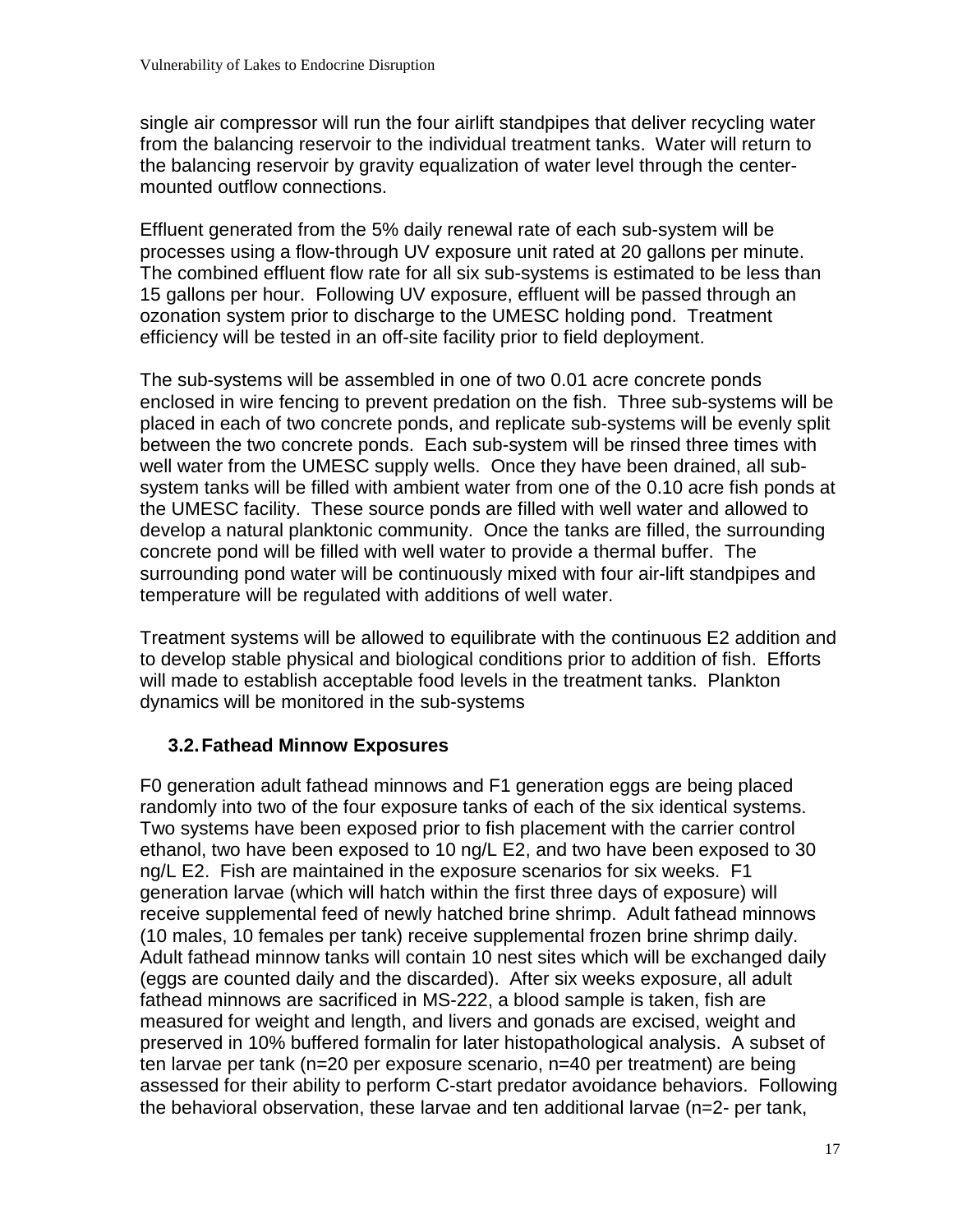n=80 per treatment) are sacrificed in MS-222 and preserved for later vitellogenin analysis of the homogenate.

The remaining larval fish are transferred to rearing facilities at UMESC and reared to adulthood. Upon reaching maturity (Year 2), F1 generation adults are split into two groups; one group of ten males, ten females per tank will be sacrificed and assessed for vitellogenin and histopathology. A second set of ten males and ten females per tank are reintroduced to the exposure scenarios and allowed to spawn (similar to F0 generation fish in Year1). Three treatments are prepared based on the results of the prior analysis of Year 1 effects:

- (1) Control F1 generation fish that were never exposed;
- (2) F1 generation fish exposed as larvae only; and
- (3) F1 generation fish exposed as larvae and now again as adults.

The lowest effects concentration determined in Year 1 of the study (10 or 30 ng/L) will be used for the Year 2 exposures. Reproductive output will be quantified through daily counting of eggs on all spawning tiles similar to Year 1. Following the six week exposure all fish will be sacrificed and assessed for vitellogenin and histopathology.

#### **3.3.Bluegill Sunfish Exposures**

In Year 1 of the study, bluegill sunfish eggs and adult F0 generation bluegill sunfish will be exposed for six weeks to 10 or 30 ng/L E2 for six weeks. Exposures will utilize the same setup previously used for fathead minnows (see above). Two pairs of mature male and female bluegill will be placed into two of every four tanks in each exposure scenario (n=2 pairs per tank, 4 pairs per scenario, 8 pairs per treatment). These pairs will be separated by a stainless steel mesh barrier to avoid territorial interactions among the male fish. Bluegill reproductive output will be monitored daily for the six week exposure duration. F1 generation larvae (hatched during the first few days of the exposure) in the other two tanks of each exposure scenario will be exposed for six weeks as well. Following the six week exposure, all F0 generation adults will be sacrificed and assessed for plasma vitellogenin concentrations and histopathology. A subset of 10 F1 generation larvae per tank (n=40 per treatment) will be assessed for their ability to perform a predator avoidance C-starts. These larvae and ten more (n=20 per tank, n=80 per treatment) will be preserved after observation for later determination of vitellogenin concentration in whole larvae homogenate. The remaining larvae are reared to adult hood (two year rearing time to Year 3). Upon reaching maturity (Year 3), F1 generation adults are split into two groups; one group of ten males, ten females per tank will be sacrificed and assessed for vitellogenin and histopathology. A second set of two pairs of fish per tank are reintroduced to the exposure scenarios and allowed to spawn (similar to F0 generation fish in Year1). Three treatments (n=16 spawning pairs per treatment) are prepared based on the results of the prior analysis of Year 1 effects: (

1) Control – F1 generation fish that were never exposed;

(2) F1 generation fish exposed as larvae only; and (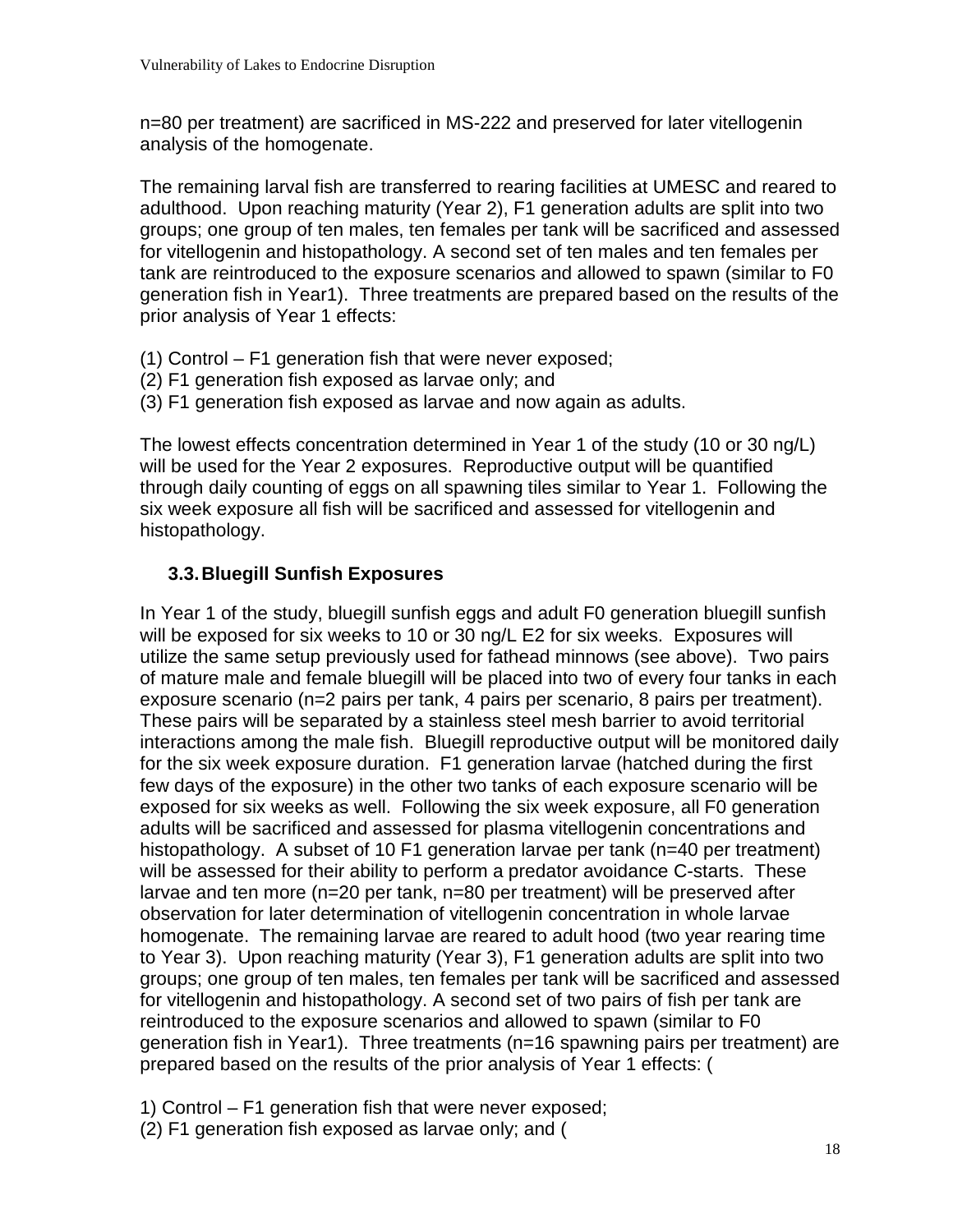3) F1 generation fish exposed as larvae and now again as adults.

The lowest effects concentration determined in Year 1 of the study (10 or 30 ng/L) will be used for the Year 3 exposures. Reproductive output will be quantified through daily counting of eggs in the nest of each spawning pair (similar to Year 1). Following the six week exposure all fish will be sacrificed and assessed for vitellogenin and histopathology.

### **3.4.Walleye Exposures**

During year 2 of the study (2011), we will expose adult walleye (F0 generation) and eggs/newly hatched larvae (F1 generation) to two concentrations of E2 for six weeks following the same exposure protocol outlined in 2.2 and 2.3 and assessing the same endpoints as outlined in 2.5. This exposure will be conducted early in the season (March) and no fish will be reared to adulthood from this experiment. All fish will be assessed at the end of the six week exposure period for plasma or homogenate vitellogenin concentrations, histopathological endpoints and, in the case of the larvae, C-start predator avoidance performance.

### **3.5.Endpoints & Total Fish Sample Numbers**

- I. **Vitellogenin (vtg) analysis**. VTG analysis for fathead minnows will utilize purified fathead minnow vitellogenin and an in-house developed monoclonal vtg antibody. This ELISA has been used on several thousand fathead minnows and has been peer reviewed extensively. For bluegill sunfish vtg analysis, we will first purify vtg form a gravid female bluegill sunfish, purify the vtg and then develop a polyclonal vtg antibody specific for the bluegill sunfish. To assess vtg concentrations in larval fish, we will produce homogenates of 2 larval fish each, centrifuge the homogenate and the conduct the ELISA analysis on the supanate. For adult fish, we will measure plasma vtg concentrations separately for each fish.
	- i. YEAR 1.
		- a. Fathead minnow larvae: 80 larvae per treatment x 3 treatments  $= 240$  larvae/2 (two larvae per homogenate) = 120 vtg analyses
		- b. Fathead minnow adults: 10 males/10 females per tank, 40 males/40 females per treatment x 3 treatments =  $120$  males; 120 females  $\rightarrow$  240 vtg analyses of adult fathead minnows
		- c. Bluegill sunfish larvae: 80 larvae per treatment x 3 treatments = 240 larvae/2 (two larvae per homogenate) = 120 vtg analyses
		- d. Bluegill sunfish adults: 2 males/2 females per tank, 8 males/8 females per treatment  $x$  3 treatments = 24 males; 24 females  $\rightarrow$  48 vtg analyses of adult bluegill sunfish

ii. YEAR 2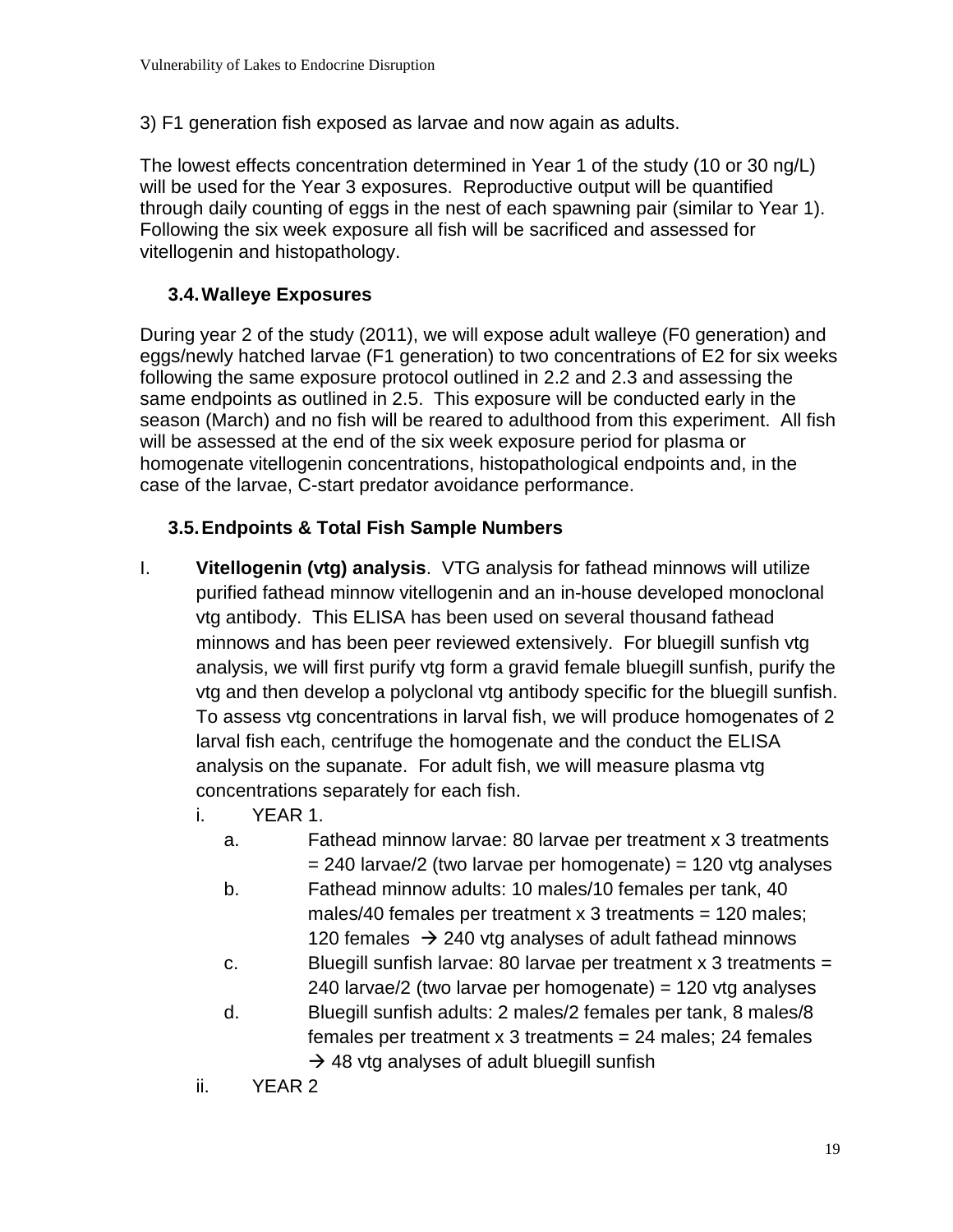- a. F0 generation adult walleye exposed for 6 weeks: 48 vtg analyses
- b. F1 generation juvenile walleye exposed for six week: 120 vtg analyses
- c. F1 generation adult fathead minnows (no further exposure): 240 vtg analyses
- d. F1 generation adult fathead minnows (secondary exposure experiment): 240 vtg analyses
- iii. YEAR 3
	- a. F1 generation adult bluegill sunfish (no further exposure): 48 vtg analyses
	- b. F1 generation adult bluegill sunfish (secondary exposure experiment): 96 vtg analyses
- iv. TOTAL:
	- a. Larval fathead minnow vtg: 120
	- b. Larval bluegill sunfish vtg: 120
	- c. Laval walleye vtg: 120
	- d. Adult fathead minnow vtg: 720
	- e. Adult Bluegill sunfish vtg: 240
	- f. Adult walleye vtg: 48

## **II. Histopathology**

Histopathological analysis will follow well established protocols developed at the US EPA (2008 *Histology and histopathological guidelines for phase 1b of the OECD fish screening assay for EDCs*. EPL Project No. 481-017.) and applied extensively at the St. Cloud State University Aquatic Toxicology Laboratory. Briefly, tissues of interest (liver, testis, ovaries) are excised from the animals immediately following their sacrifice with MS-222. Tissues from each animal are placed together in a individually labeled histo-cassette and immersed in 10% buffered formalin for later processing. Upon return to the laboratory, tissues are dehydrated and paraffin embedded using a Leica automated tissue processor. After embedding, tissues are sectioned at 5µm using a Leica motorized microtome. Tissue sections are stained following established staining protocols for Haematoxylin & Eosin stains or for other stains (i.e., reticular stain) as appropriate. After coverslipping and drying, tissues parameters are ranked on a 0-4 scale based on the presence and abundance of cell types in livers, ovaries, and testis following standardized procedures outlined by the US EPA (2008). The analysis of tissues will be conducted by a trained histologist with years of experience analyzing fish tissue sections.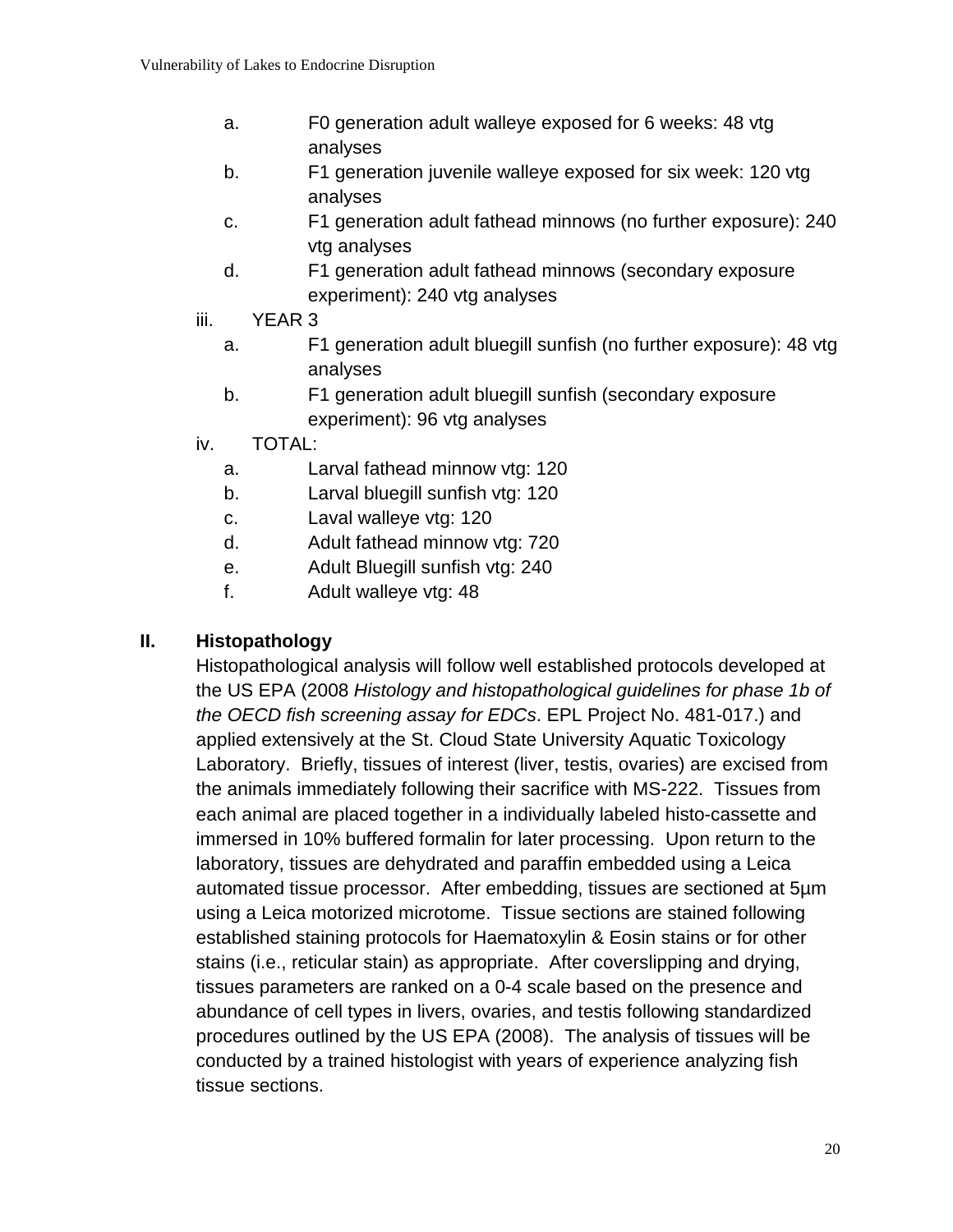- i. YEAR 1
	- a. Fathead minnows: 240
	- b. Bluegill sunfish: 48
- ii. YEAR 2
	- a. Walleye: 48
	- b. Fathead minnows:480
- iii. YEAR 3
	- a. Bluegill sunfish:144

## **III. C-START PREDATOR AVOIDANCE PERFORMANCE**

The C-start predator avoidance performance of exposed larvae will be measured using a trigger-activated system with a small light-emitting diode (LED) and a vibrating electronic chip attached to the base of the filming arena to provide a stimulus. When activated, the system causes a short vibrational stimulus  $(< 1 \text{ s})$ marked in the field of view by the appearance of the LED light used to determine time zero for data analyses. The filming arena consists of a 5-cm diameter glass Petri dish positioned on top of a 1-mm grid. The larval escape behavior in the filming arena will be recorded using a high-speed digital video cameras (Redlake MotionScope M1, Tucson, AZ) at 1,000 frames per second. Larvae will be fed 30 min prior to testing and a resultant time limit of 6 h will be set for data collection to avoid an observed drift in response due to time since last feeding. Individuals will be placed singularly and in random order into the filming arena and allowed to acclimate. Once a larval fish swims into the center portion of the grid (marked with a square), the trigger is depressed and the vibrational stimulus provokes a predator avoidance response (Fig. 3). Each larval fish is used for only one performance recording. High-speed video sequences of predator avoidance behaviors (Fig. 3.) are used to calculate the time to induction of behavior (latency period), escape velocity (velocity during the first 40 ms after the initiation of an evasive maneuver; body length/ms to exclude any size differences as confounding factors among individual fish), and total escape response [body length/ (latency in ms+40 ms)]. Videos will not be considered if the latency response is <5 ms (false start).

- i. YEAR 1
	- a. Fathead minnows: 120
	- b. Bluegill sunfish: 120
- ii. YEAR 2
	- a. Walleye: 120
	- b. Fathead minnows: 120
- iii. YEAR 3
	- a. Bluegill sunfish: 120

### **Experimental Methods**

### *Addendum to Methods section of the Original Study Plan*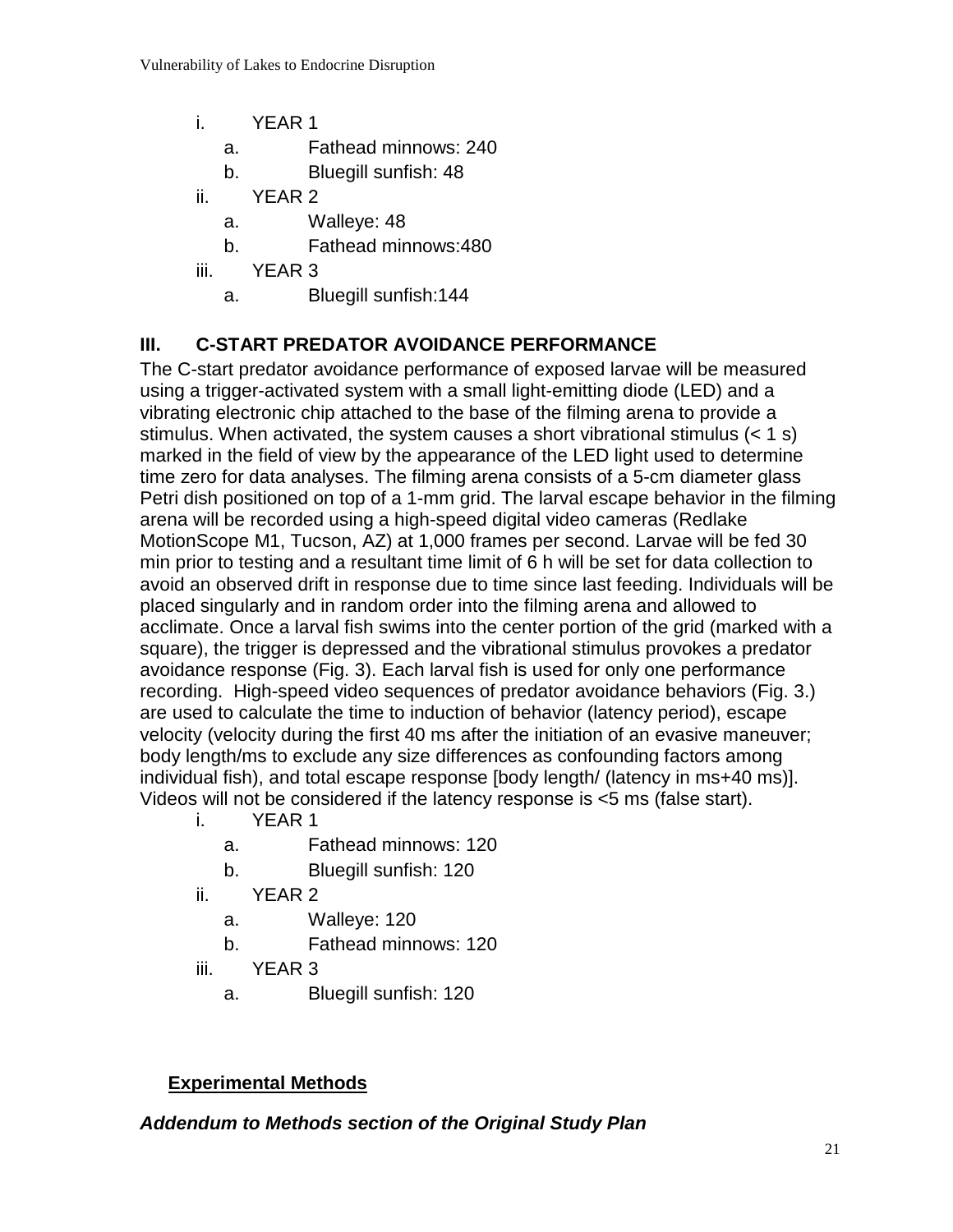*Fish.* Juvenile fathead minnows were obtained from the USGS Columbia Environmental Research Center, Columbia, MO. Juvenile bluegill sunfish were obtained from 10,000 Lakes Aquaculture, Inc., Osakis, MN. Upon arrival all fish were gradually acclimated to 25 ºC. The fish were fed live *Artemia* nauplii 2-3 times/day *ad libitum*. St. Cloud State University Institutional Animal Care and Use Permits were obtained for these experiments (permit # 0609).

*Experimental design.* The 21-day study was conducted in a flow-through proportional diluter system that delivered the test waters to 67-L glass aquaria. The aquaria were divided into three chambers; two replicate exposure chambers that contained about 20 L of water and one small chamber with a drain that received the overflow from the exposure chambers. There was no water connection between the two exposure chambers, so they were judged to be true replicates. The system was calibrated to deliver 0.5 L of test water to each exposure chamber every 15 minutes. The two species were exposed simultaneously to two concentrations of 17βestradiol at 10 and 30 ng/L and a water control for 21 days. There were two replicates per treatment for each species, for a total of 12 experimental units, and the replicates were located in the same aquaria. The treatments were randomly assigned to the exposure aquaria. The test concentrations of E2 (17ß-estradiol, Sigma-Aldrich Co., St. Louis, MO) were created from stock solutions prepared in 100% reagent-grade ethyl alcohol (EMD Chemicals, Philadelphia, PA) and delivered to the diluter by automated pipettes (Micromedic model 25000 automatic pipette with 200-µL glass pumps and stainless steel pistons; ICN Micromedic Systems, Horsham, PA) through Teflon® tubing. The chemical deliveries were initiated by the dilutor system.

The study was initiated by impartially stocking 40 mixed-sex juveniles into each exposure chamber. Each exposure chamber included 10 more fish than what was planned to be sampled to allow for possible mortalities. The size of the fish stocked varied between species; the mean  $(\pm SD)$  weights were 0.151 ( $\pm$  0.043) g for fathead minnows and 1.562 ( $\pm$  0.573) g for bluegill sunfish. While the size of fish varied between species, both species were exposed in their juvenile stage soon after sexual differentiation. The fish were fed a concentrated solution of live brine shrimp nauplii two times per day at a rate of 0.5 mL concentrated solution per gram biomass (1.0 mL concentrate/gram/day) and the ration was normalized for mortality and sampling. The exposure chambers were brushed and siphoned as needed. A subsample of 10 fish was randomly collected every seven days from each exposure chamber for analysis of whole-body vitellogenin concentrations, mortality, a body condition index, and the histological sex. Mortality was monitored daily in all tanks prior to the feeding and all dead fish were removed daily by netting. Survival percent was calculated while taking into account the loss of fish through sampling.

*Water analysis.* Frozen water samples were shipped to Wooster College (Wooster, OH) and analyzed by direct injection liquid chromatography tandem mass spectrometry (1200 LC and 6410 mass spectrometer; Agilent, Santa Clara, CA) with negative electrospray ionization. Multiple-reaction monitoring was employed to monitor two precursor-to-product ion transitions for E2. The quantitative and qualitative precursor-to-product ion transitions were *m/z* 271 *m/z* 145 and *m/z* 271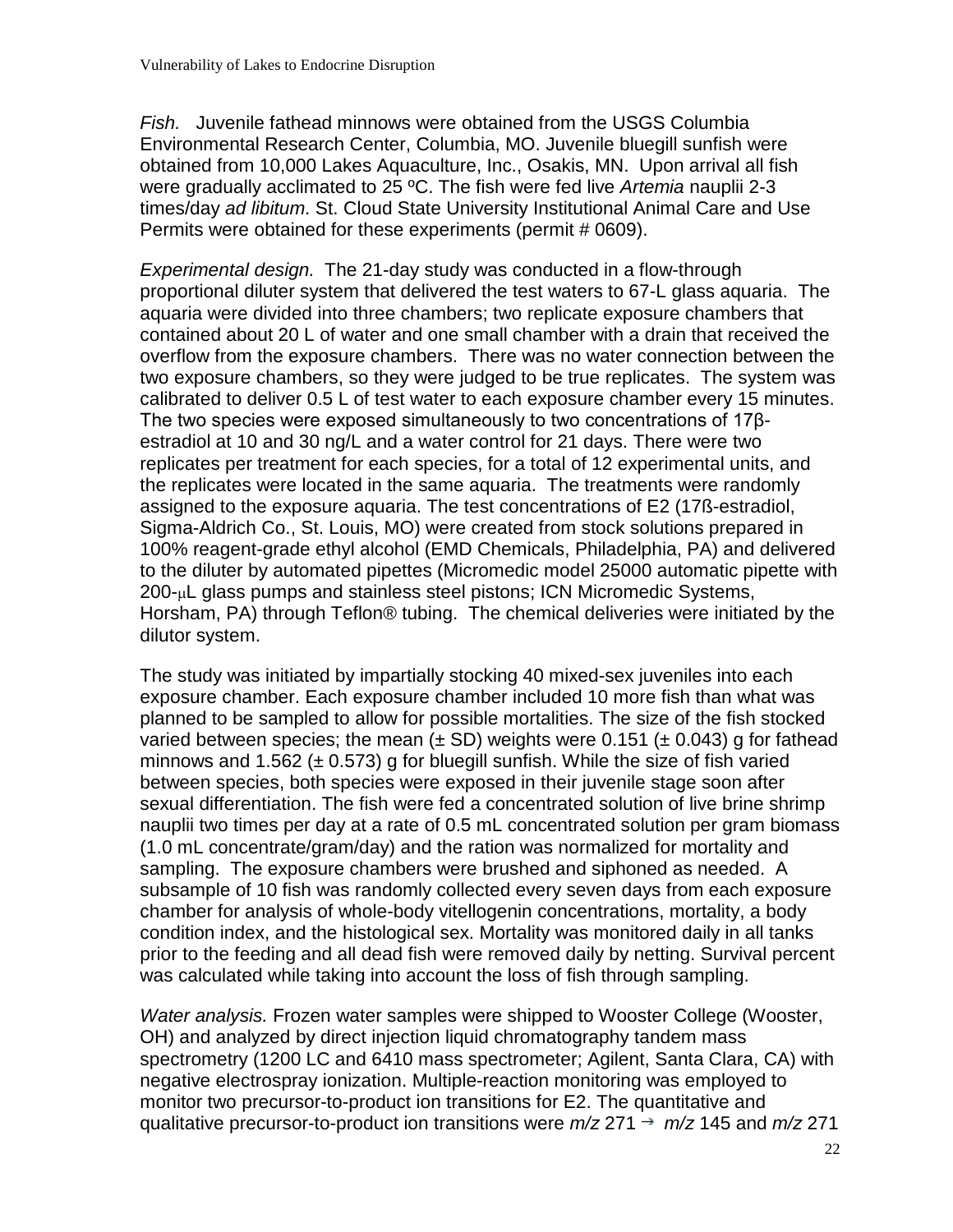→ *m*/z 183, respectively. Concentrations were determined from a standard curve constructed from an authentic standard of E2 (98%, Sigma Aldrich).

*Biological measurements.* At the end of the experiment, whole body weights were measured to the nearest 0.001 g, and total lengths (TL) were measured to the nearest 0.5 mm. Fultons' body condition factor, a measure of the overall metabolic status of the fish, was calculated by dividing the body weight by the total length cubed and multiplying by a constant ((weight,  $g/(TL, mm^3)$ )\*100,000) for each fish.

The posterior section of each fish was then separated from the anterior for histological sex determination. A cut was made anterior of the anal pore, allowing for gonadal tissue to be processed for histological evaluation of fish sex. This approach ensured that the more anteriorly located liver (site of vitellogenin biosynthesis) would remain with the carcass allowing for a more accurate analysis of whole-body vitellogenin concentrations. The posterior section was preserved in a 10% neutral buffered formalin solution until the tissues could be histologically processed at St. Cloud State University (SCSU - St. Cloud, MN). Tissues were embedded in paraffin after dehydration in a series of ethanol and xylene baths. Embedded tissues were sectioned at 4 µm using a Reichert-Jung cassette microtome. Sectioned tissues were stained using a haematoxylin and staining protocol modified after Gabe (1976). Because the fish were exposed after sexual differentiation, sex was preferably determined through the actual presence of ovarian or testicular tissue. As ovarian differentiation precedes testis differentiation, an absence of ovarian tissue but presence of undifferentiated reproductive tissue was identified as male.

The anterior section of the fish was weighed to the nearest 0.001 g, placed in a cryovial, packed on wet ice in a cooler, and transferred to SCSU, where the samples were stored at -80 ºC until analysis. At SCSU, fathead minnow and bluegill sunfish were thawed on ice and homogenized using a 1X phosphate buffered saline (PBS) solution (0.075M, pH 7.5) at a 1:1 body section weight to PBS solution volume ratio. Following homogenization, all samples were centrifuged to isolate supernatant (13,000 rpm for 15 min) and supernatant was transferred to a -80 ºC freezer until analysis using a competition antibody-capture ELISA. Microtiter plates were coated (except for one microtiter well per assay plate) using purified fathead minnow vitellogenin prepared previously for fathead minnow and purified bluegill sunfish vitellogenin for bluegill sunfish assays. Standard curve dilutions for fathead minnows were prepared as seven-step twofold serial dilutions with a range of 4.8 ug/mL to 0.0375ug/mL by diluting purified fathead minnow vitellogenin in PBS+BSA buffer. Standard curve dilutions for bluegill sunfish were prepared as seven-step twofold serial dilutions with a range of 8 ug/mL to 0.0625 ug/mL by diluting purified bluegill sunfish vitellogenin in PBS+BSA buffer. Internal standards were also included at 1:50 and 1:100 dilutions of control fathead minnow vitellogenin for fathead minnows and control bluegill sunfish vitellogenin for bluegill sunfish. A maximum binding control, a true-blank control and a BSA-coated well control were also included on each plate. Samples were analyzed at three concentrations each. Plates were read at 620 nm on a Multiskan EX (Thermo Electron, Waltham, MA) plate reader.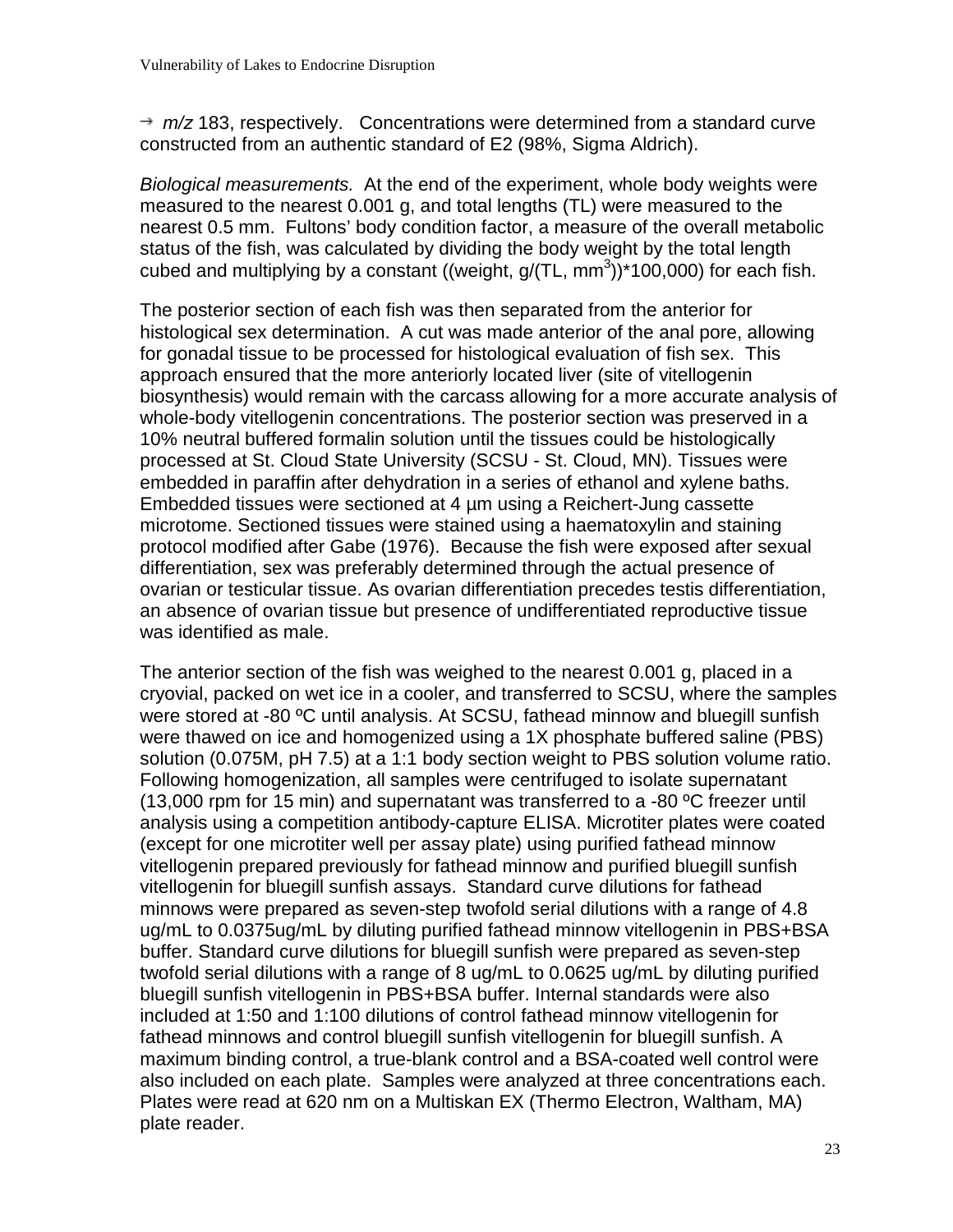All data sets were analyzed for assumption of normality using the Kolmogorov-Smirnov test for normality (PASW Statistics 18, IBM Corporation, Somers, NY; Prism 4.01 statistical package, GraphPad Software Inc., Oxnard, CA). One-way ANOVA followed by Bonferroni post-hoc test was used to analyze data that met assumptions of normality. Kruskal-Wallis analysis followed by Dunn's post-hoc test was used to analyze data that did not meet normality assumptions. Aquarium effects were tested for (Mann-Whitney U test) and not found, consequently data from both exposure chambers from the same treatment were combined for subsequent statistical analysis. Sex ratios were tested using Chi-Square analysis. An assumed sex ratio of 50% males and 50% females was used for analysis. Survival was compared using a Chi-Square analysis with Yates correction for low sample sizes. A significance level of 95% ( $p < 0.05$ ) was used for all tests.

### End Amendment to Methods: 9/16/2013

### *Amendment Addendum to the Original Study Plan*

### **Rationale and Proposal**

Over the past two years, we have exposed multiple generations of fathead minnows and bluegill sunfish in mesocosms to environmentally relevant concentrations of the ubiquitous endocrine active steroid hormone 17ß-estradiol (E2). These exposures yielded interesting and at times unexpected results that are outlined in our current progress report. As is often the case in multi-generational experiments, maintaining constant exposure conditions and adequate survival proved challenging. As a consequence, the proposed assessment of larval fathead minnow predator avoidance behavior could only be performed on the F1 generation of fathead minnows. The lack of larvae for an F2 generation predator avoidance test is especially disappointing as recent results suggest that the inability of E2 exposed larvae to avoid predation may be a root cause of reduced population sustainability in this species.

Given the remaining timeline for this study, we have an opportunity to amend the already obtained results by exposing an additional cohort of fathead minnows over two generations in laboratory mesocosms and test their predator avoidance performance across two generations of fathead minnows. Specifically, we propose to test the hypotheses that (i) larval E2 exposure will reduce predator avoidance performance and larval survival during active predation and (ii) subsequent F2 generation E2 exposure will further exacerbate the reduction in predator avoidance performance.

## **Experimental Design**

To reduce some of the challenges of our previous experiments, the proposed experiment will be conducted at the *St. Cloud State University Aquatic Toxicology*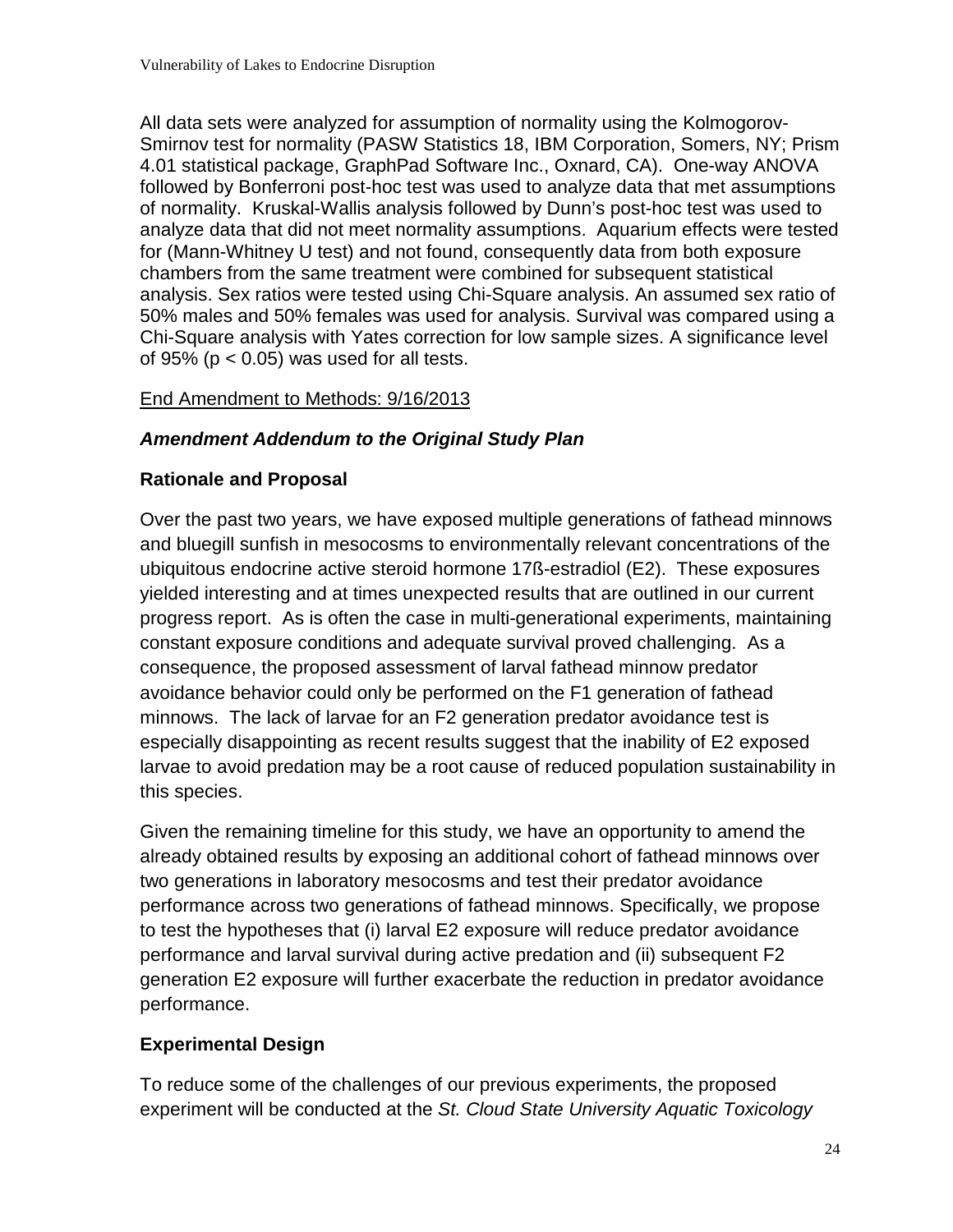*Laboratory* (Co-PI Schoenfuss and the graduate students Daniel Rearick and William Heikkila).

Twenty newly hatched larval fathead minnows from F0 generation unexposed adult fathead minnows will be placed randomly into twenty four ( to account for some larval mortality) one liter glass beakers for 21 day controlled static renewal exposures to one of two treatments:

- ethanol carrier control  $(F1_C)$  (n=200)
- 20ng/L 17ß-estradiol (E2)  $(F1_{E2})$  (n=200)

The rationale for these exposures is two fold: (i) static renewal exposures in beakers provide more controlled exposure conditions with little anticipated mortality (McGee et al., 2009) and (ii) approximate the measured exposure concentrations of our previous mesocosm exposure experiment (median exposure: 19ng/L E2).

Following the 21-day exposure, a subset of 40 random larvae from each treatment will be assessed for their predator avoidance performance in our standardized assay (McGee et al., 2009; Painter et al., 2009; Schultz et al., 2012). Two 500 L mesocosms will be stocked with 100 larvae from each treatment. Half of those larvae will be stained before stocking to allow for later identification under fluorescent light. Each mesocosm will also contain standardized structures (3/4" pipe elbows and artificial floating substrate) to provide cover for the larval fish. Finally, one 3" bluegill sunfish (a native predator of larval fathead minnows) will be added to one, but not the other mesocosm. Over the course of the summer, four pairings of two mesocosms will be established in this fashion.

This experimental design accomplishes three objectives: (i) it allows for the assessment of larval predator avoidance performance in E2 exposed larval fathead minnows under controlled conditions; (ii) it provides an opportunity to assess the actual survival of exposed and control larvae in the same mesocosm in the presence of a native predator; and (iii) it allows for four complete replications of the experiment. Each mesocosm pairing will be maintained for five weeks before the survival of the juvenile fathead minnows will be evaluated using the stain that was applied to mark one treatment (chosen at random for each mesocosm). The mesocosm containing the predator will allow us to assess the effect of reduced predator avoidance on survival in the presence of unexposed conspecifics and a native predator, while the mesocosm without a predator will provide F1 generation fish that will be reared to adulthood for the F2 generation exposure.

F1 generation fish removed from the mesocosm without predator will be reared in flow-through aquaria to adulthood (maturity is reached at 6 months) and then split into single-treatment spawning pairs to assess reproductive output of previously exposed vs. unexposed fathead minnows (F1 generation adults will be sacrificed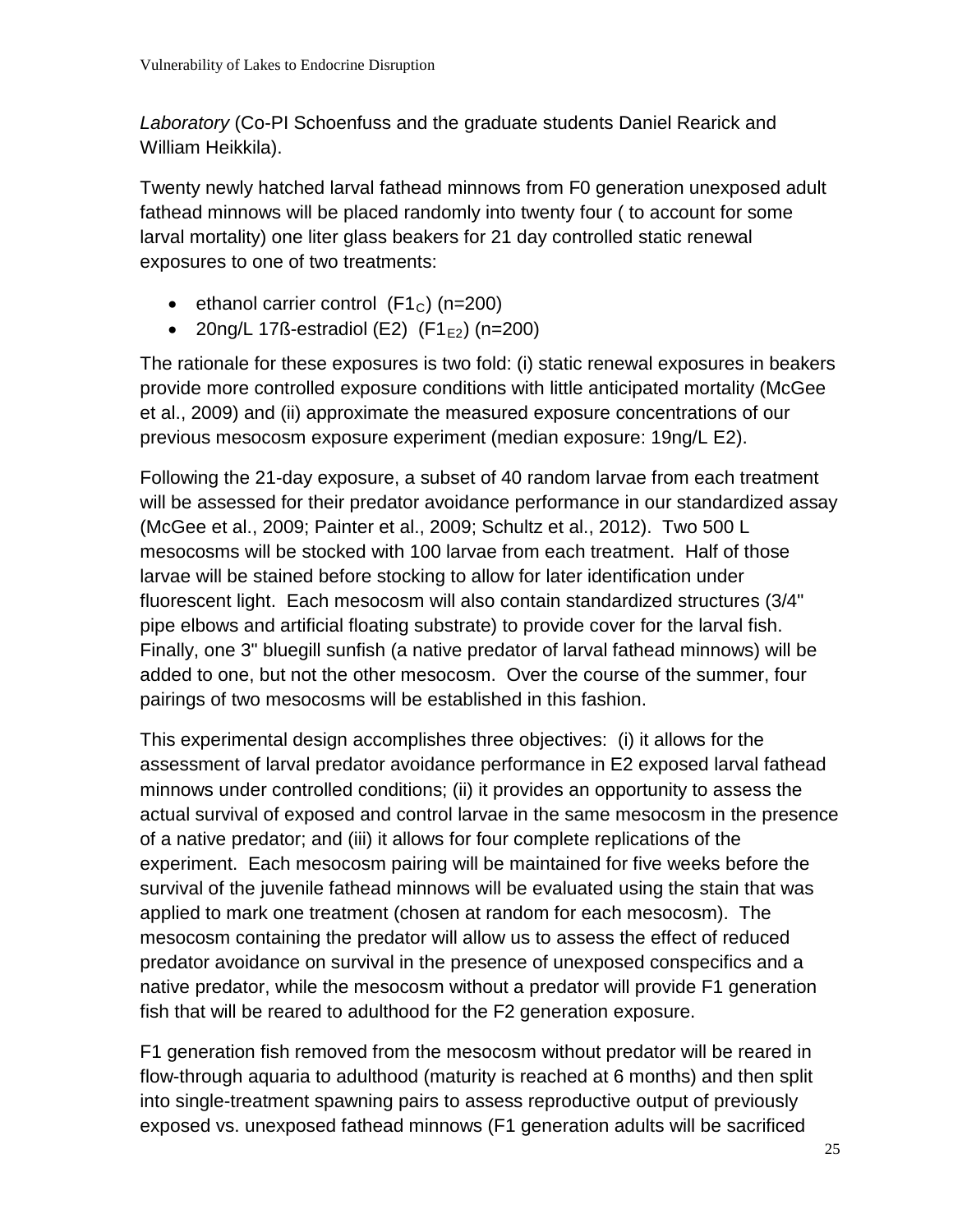after the spawning assessment is completed and assessed for plasma vitellogenin concentration and histopathological changes to reproductive organs). Eggs from these pairings will provide the F2 generation larvae to generate four treatments:

- F1<sub>C</sub> x F2<sub>C</sub>: unexposed F2 larvae from unexposed F1 fish
- F1 $<sub>C</sub>$  x F2<sub>F2</sub>: exposed F2 larvae from unexposed F1 fish</sub>
- F1 $F_2$  x F2<sub>C</sub>: unexposed F2 larvae from exposed F1 fish
- F1 $F_2$  x F2 $F_2$ : exposed F2 larvae from exposed F1 fish

Replicating the experimental design from the F1 generation fish, we will test 40 larvae from each F2 generation treatment 21 days post-hatch in our standardized predator avoidance assay. All larvae (100/treatment) will then be randomly placed into 500L mesocosms containing a bluegill sunfish in each mesocosm (there is no need to generate mesocosm without predators as these fish will not need to be reared to adulthood). The following three pairings will be established in triplicate:

- $F1_C \times F2_C$  &  $F1_C \times F2_{E2}$
- $F1_C x F2_C$  &  $F1_{F2} x F2_C$
- $F1_C \times F2_C$  &  $F1_{F2} \times F2_{F2}$

Following the five-week mesocosm predation period, all remaining larvae will be removed to assess juvenile survival in the presence of unexposed conspecifics and a native predator.



**Figure 8. Graphical depiction of study design and assays performed during laboratory exposures conducted for project amendment.**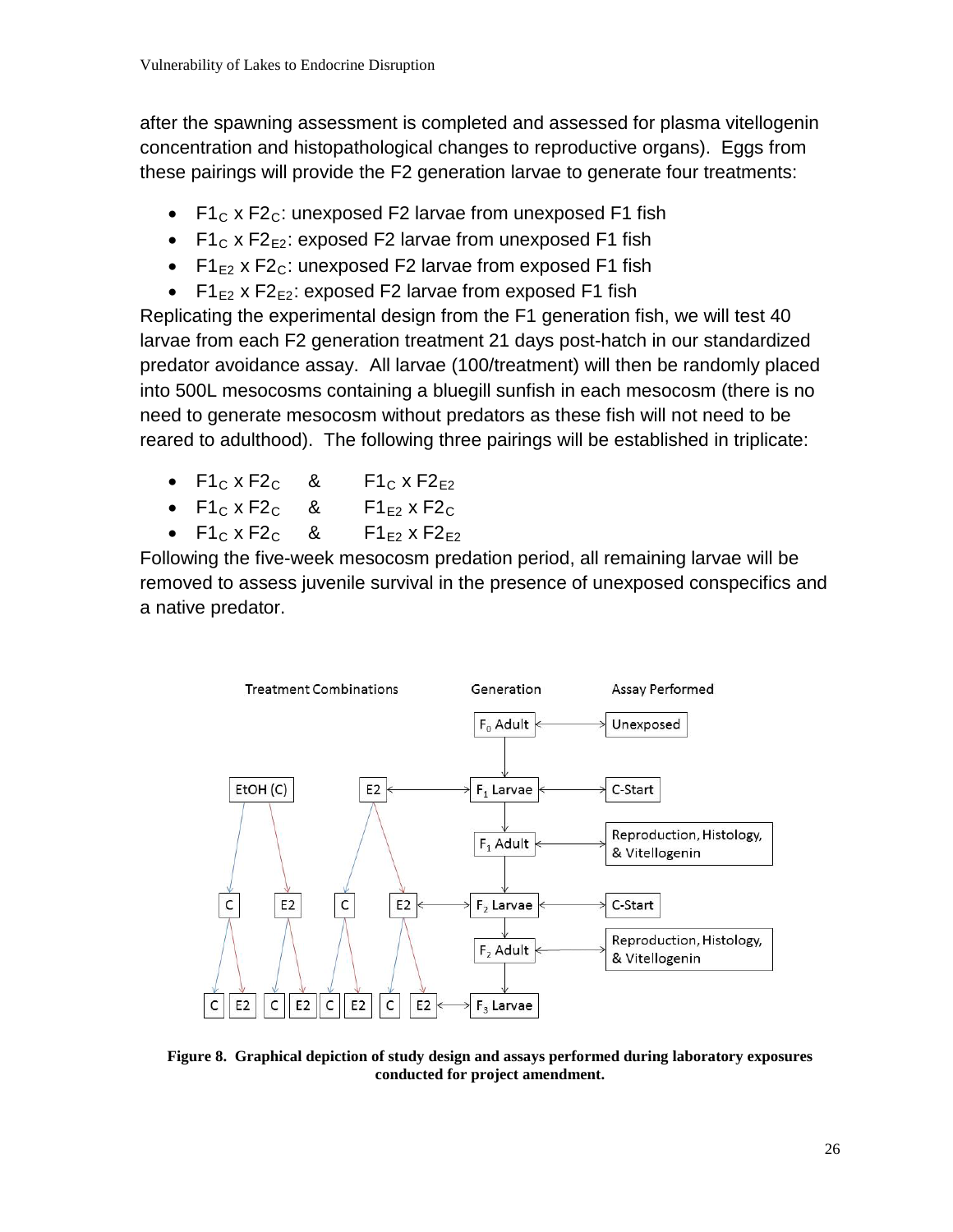## **Budget**

The proposed amended research can be conducted within the original budget.

## **References**

- McGee, M.R., Julius, M.L., Vajda, A.M., Norris, D.O., Barber, L.B., Schoenfuss, H.L. 2009. Predator avoidance performance of larval fathead minnows (*Pimephales promelas)* following short-term exposure to estrogen mixtures. *Aquatic Toxicology* 91: 355-361.
- Painter, M.R., Buerkley, M.A., Julius, M.L., Vajda, A.M., Norris, D.O., Barber, L.B., Furlong, E.T., Schultz, M.M., Schoenfuss, H.L. 2009. Antidepressants at environmentally relevant concentrations affect predator avoidance behavior of larval fathead minnows *(Pimephales promelas)*. *Environmental Toxicology & Chemistry* 28(12): 2677-2684*.*
- Schultz, M.M., Bartell, S.E., Schoenfuss, H.L. *In press.* Effects of Triclosan and Triclocarban, Two Ubiquitous Environmental Contaminants, on Anatomy, Physiology and Behavior of the Fathead Minnow (*Pimephales promelas*). *Archives of Environmental Contamination and Toxicology.*

## **IV. ESTRADIOL ANALYSIS**

Estradiol analysis utilizes a commercially available 17ß-Estradiol Kit (Cayman Chemicals, Ann Arbor, MI) based on enzyme-linked immunosorbent assay (ELISA) methodology. Assays will be conducted by a research fellow (S. Bartell) with 15+ years in ELISA development and application. Briefly, water samples will be added to a 96 well plate, exposed to a E2 specific antibody and after several washes, challenged with a second antibody with a fluorescent tag. Fluorescence of each sample well will be assessed against a standard curve of known E2 values to determine final E2 concentration in the sample water. This technique has allowed for sample analysis to a detection limit of roughly 2 ng/L - 5 times below the lower nominal values expected in this study.

- i. YEAR 0: 100 analyses
- ii. YEAR 1: 672
- iii. YEAR 2: 336
- iv. YEAR 3: 336

Sediment samples will be collected at the beginning and the end of each mesocosms deployment, extracted and concentrated using  $N_2$  gas evaporation or solid-phase extraction (SPE), and analyzed using the ELISA as outlined above for the water samples. Other components of the mesocosm food-webs (e.g., algae and invertebrates) will also be analyzed for 17ß-Estradiol at the end of each mesocosms experiment.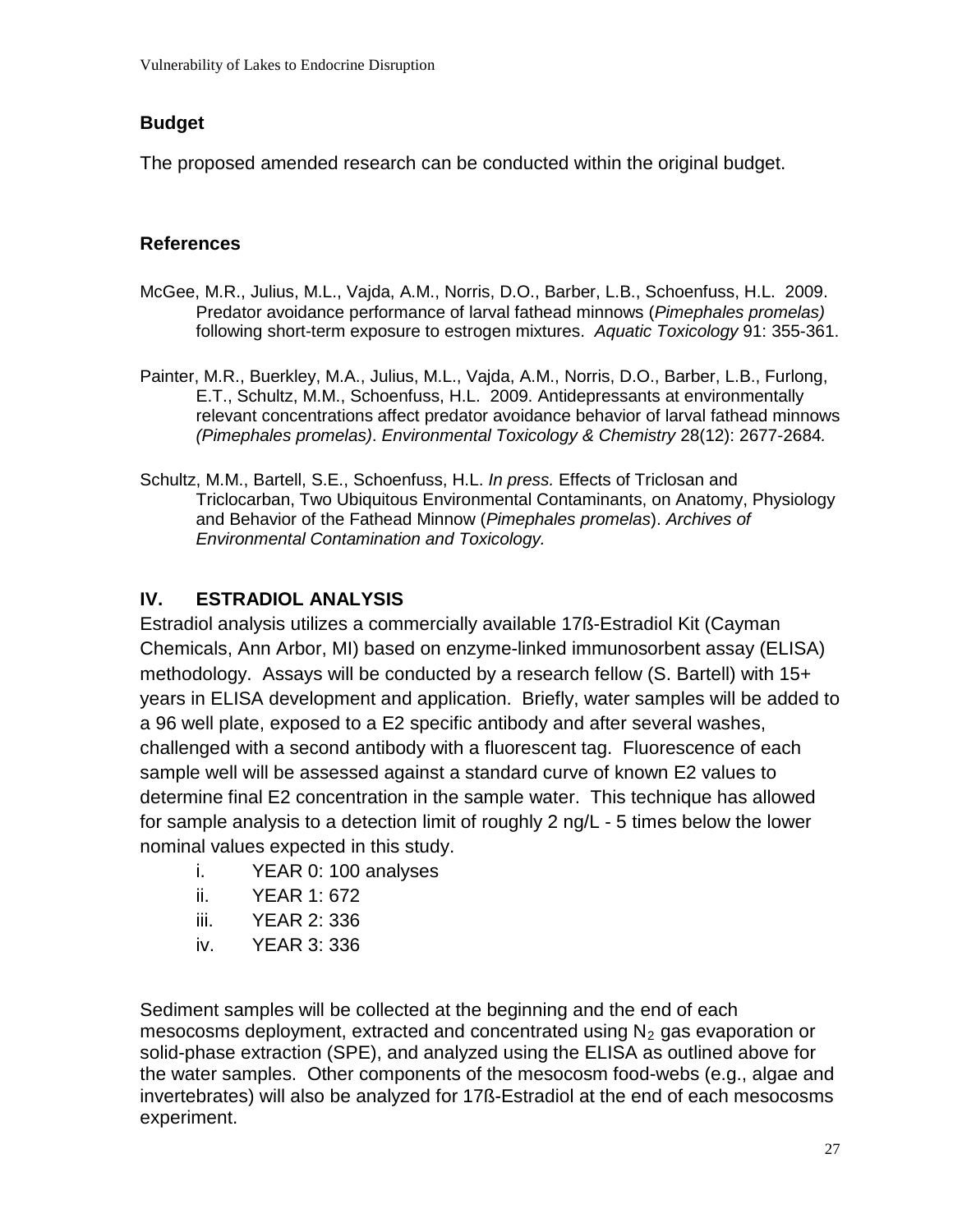Vulnerability of Lakes to Endocrine Disruption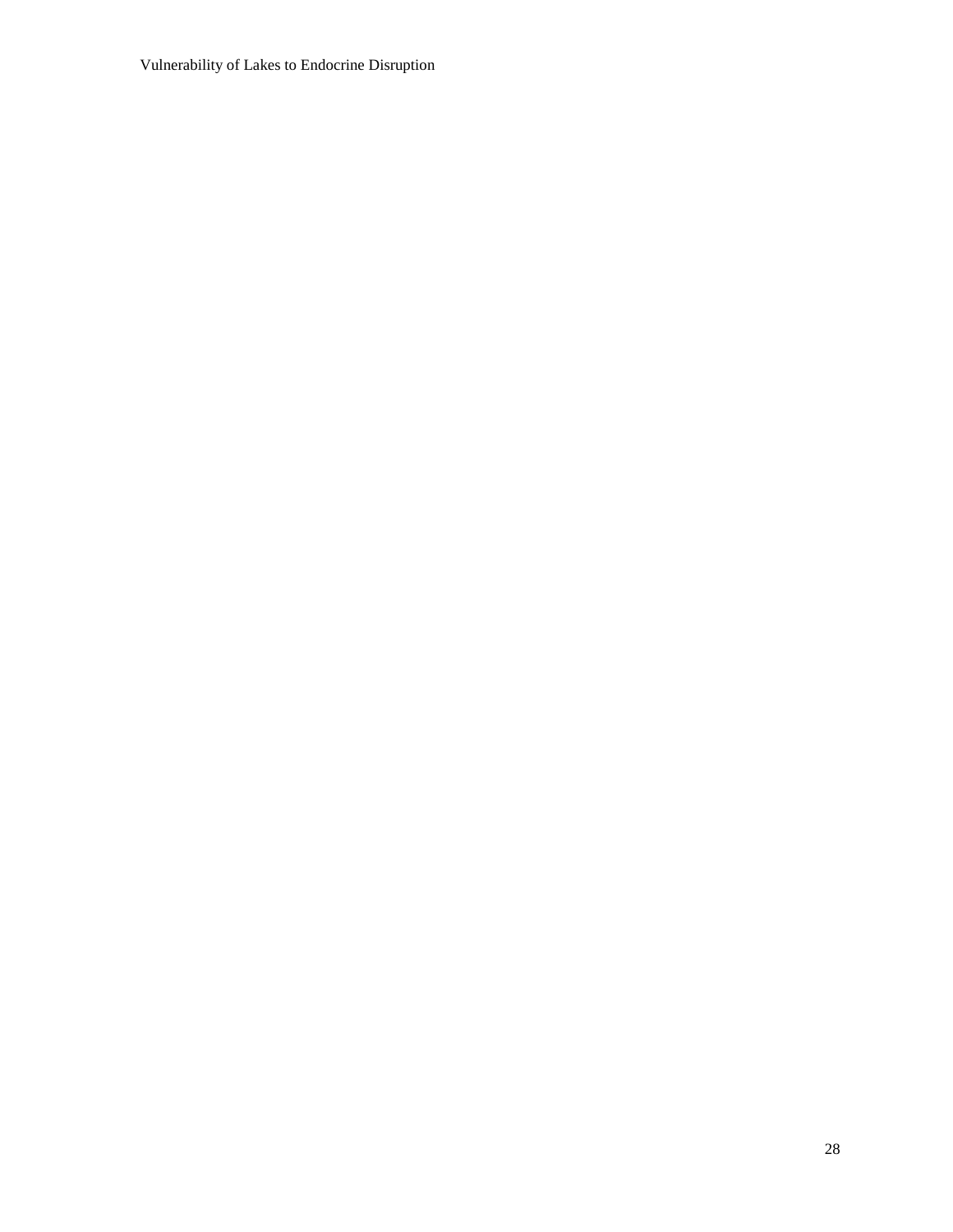# **Result Completion Timeline with Deliverables:**

|                                       |  | 2009 |                       | 2010 |  |  |         |  |   |  |  |  |                                               |   | 2011 |  |  |  |  |   |  |  |  |  |  |                     | 2012 |         |  |         |  |             |
|---------------------------------------|--|------|-----------------------|------|--|--|---------|--|---|--|--|--|-----------------------------------------------|---|------|--|--|--|--|---|--|--|--|--|--|---------------------|------|---------|--|---------|--|-------------|
| <b>Activities &amp; Experiments</b>   |  |      | J   A   S   O   N   D | J    |  |  | FMAMJJJ |  |   |  |  |  | A   S   O   N   D   J   F   M   A   M   J   J |   |      |  |  |  |  |   |  |  |  |  |  | $A$ $S$ $O$ $N$ $D$ |      | $J$ $F$ |  | M A M J |  |             |
| YEAR 0 (2009)                         |  |      |                       |      |  |  |         |  |   |  |  |  |                                               |   |      |  |  |  |  |   |  |  |  |  |  |                     |      |         |  |         |  |             |
| Finalize study design                 |  |      |                       |      |  |  |         |  |   |  |  |  |                                               |   |      |  |  |  |  |   |  |  |  |  |  |                     |      |         |  |         |  |             |
| Build exposure prototype              |  |      |                       |      |  |  |         |  |   |  |  |  |                                               |   |      |  |  |  |  |   |  |  |  |  |  |                     |      |         |  |         |  |             |
| Test-run prototype                    |  |      |                       |      |  |  |         |  |   |  |  |  |                                               |   |      |  |  |  |  |   |  |  |  |  |  |                     |      |         |  |         |  |             |
| Build six exposure systems            |  |      |                       |      |  |  |         |  |   |  |  |  |                                               |   |      |  |  |  |  |   |  |  |  |  |  |                     |      |         |  |         |  |             |
| YEAR 1 (2010)                         |  |      |                       |      |  |  |         |  |   |  |  |  |                                               |   |      |  |  |  |  |   |  |  |  |  |  |                     |      |         |  |         |  |             |
| Pre-run exposure system               |  |      |                       |      |  |  |         |  |   |  |  |  |                                               |   |      |  |  |  |  |   |  |  |  |  |  |                     |      |         |  |         |  |             |
| F0 & F1 generation fathead            |  |      |                       |      |  |  |         |  |   |  |  |  |                                               |   |      |  |  |  |  |   |  |  |  |  |  |                     |      |         |  |         |  |             |
| exposures                             |  |      |                       |      |  |  |         |  |   |  |  |  |                                               |   |      |  |  |  |  |   |  |  |  |  |  |                     |      |         |  |         |  |             |
| F0 & F1 generation bluegill exposures |  |      |                       |      |  |  |         |  |   |  |  |  |                                               |   |      |  |  |  |  |   |  |  |  |  |  |                     |      |         |  |         |  |             |
|                                       |  |      |                       |      |  |  |         |  |   |  |  |  |                                               |   |      |  |  |  |  |   |  |  |  |  |  |                     |      |         |  |         |  |             |
| Analysis F0 exposed fatheads          |  |      |                       |      |  |  |         |  |   |  |  |  |                                               |   |      |  |  |  |  |   |  |  |  |  |  |                     |      |         |  |         |  |             |
| Analysis F0 exposed bluegill          |  |      |                       |      |  |  |         |  |   |  |  |  |                                               |   |      |  |  |  |  |   |  |  |  |  |  |                     |      |         |  |         |  |             |
| Rear F1 generation fatheads           |  |      |                       |      |  |  |         |  |   |  |  |  |                                               |   |      |  |  |  |  |   |  |  |  |  |  |                     |      |         |  |         |  |             |
| Rear F1 generation bluegills          |  |      |                       |      |  |  |         |  |   |  |  |  |                                               |   |      |  |  |  |  |   |  |  |  |  |  |                     |      |         |  |         |  |             |
| YEAR 2 (2011)                         |  |      |                       |      |  |  |         |  |   |  |  |  |                                               |   |      |  |  |  |  |   |  |  |  |  |  |                     |      |         |  |         |  |             |
| Pre-run exposure system               |  |      |                       |      |  |  |         |  |   |  |  |  |                                               |   |      |  |  |  |  |   |  |  |  |  |  |                     |      |         |  |         |  |             |
| Expose F0 & F1 generation walleye     |  |      |                       |      |  |  |         |  |   |  |  |  |                                               |   |      |  |  |  |  |   |  |  |  |  |  |                     |      |         |  |         |  |             |
| (?)                                   |  |      |                       |      |  |  |         |  |   |  |  |  |                                               |   |      |  |  |  |  |   |  |  |  |  |  |                     |      |         |  |         |  |             |
| Expose F1 generation fatheads         |  |      |                       |      |  |  |         |  |   |  |  |  |                                               |   |      |  |  |  |  |   |  |  |  |  |  |                     |      |         |  |         |  |             |
| Analyze F0 & F1 exposed walleye       |  |      |                       |      |  |  |         |  |   |  |  |  |                                               |   |      |  |  |  |  |   |  |  |  |  |  |                     |      |         |  |         |  |             |
| Analyze F1 exposed fatheads           |  |      |                       |      |  |  |         |  |   |  |  |  |                                               |   |      |  |  |  |  |   |  |  |  |  |  |                     |      |         |  |         |  |             |
| YEAR 3 (2012)                         |  |      |                       |      |  |  |         |  |   |  |  |  |                                               |   |      |  |  |  |  |   |  |  |  |  |  |                     |      |         |  |         |  |             |
| Pre-run exposure system               |  |      |                       |      |  |  |         |  |   |  |  |  |                                               |   |      |  |  |  |  |   |  |  |  |  |  |                     |      |         |  |         |  |             |
| Expose F1 generation bluegill         |  |      |                       |      |  |  |         |  |   |  |  |  |                                               |   |      |  |  |  |  |   |  |  |  |  |  |                     |      |         |  |         |  |             |
| Analyze F1 generation bluegill        |  |      |                       |      |  |  |         |  |   |  |  |  |                                               |   |      |  |  |  |  |   |  |  |  |  |  |                     |      |         |  |         |  |             |
| <b>Outcomes</b>                       |  |      |                       |      |  |  |         |  |   |  |  |  |                                               |   |      |  |  |  |  |   |  |  |  |  |  |                     |      |         |  |         |  |             |
| 6-month Progress Reports              |  |      | X                     |      |  |  |         |  | X |  |  |  |                                               | X |      |  |  |  |  | X |  |  |  |  |  |                     | X    |         |  |         |  |             |
| <b>Final Report</b>                   |  |      |                       |      |  |  |         |  |   |  |  |  |                                               |   |      |  |  |  |  |   |  |  |  |  |  |                     |      |         |  |         |  | XX          |
| Manuscripts                           |  |      |                       |      |  |  |         |  |   |  |  |  |                                               |   |      |  |  |  |  |   |  |  |  |  |  |                     |      |         |  |         |  | $\mathsf X$ |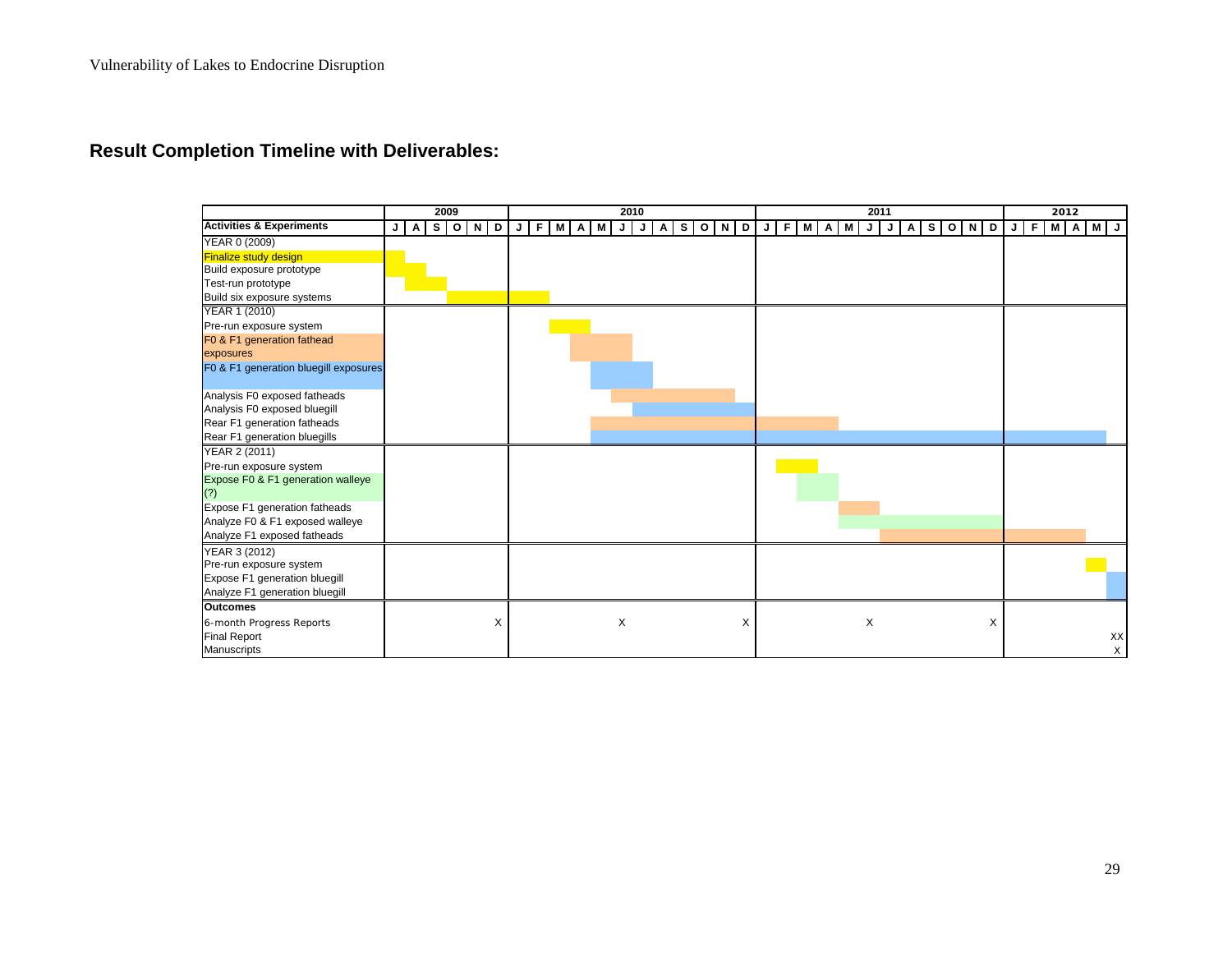Vulnerability of Lakes to Endocrine Disruption